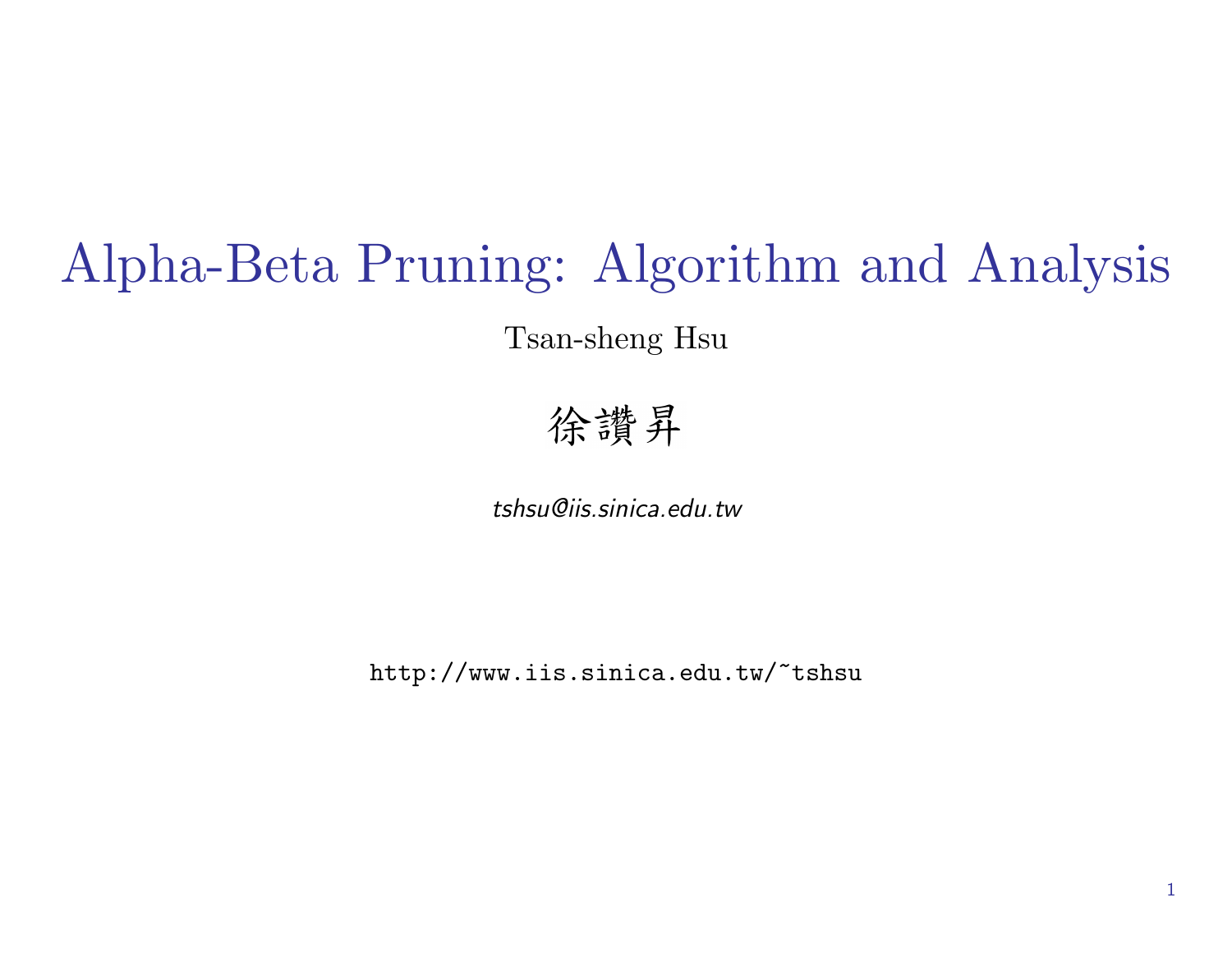## Introduction

- Alpha-beta pruning is the standard searching procedure used for 2-person perfect-information zero sum games.
- **Definitions:** 
	- A position  $p$ .
	- The value of a position  $p$ ,  $f(p)$ , is a numerical value computed from evaluating  $p$ .
		- $\triangleright$  Value is computed from the root player's point of view.
		- $\triangleright$  Positive values mean in favor of the root player.
		- $\triangleright$  Negative values mean in favor of the opponent.
		- $\triangleright$  Since it is a zero sum game, thus from the opponent's point of view, the value can be assigned  $-f(p)$ .
	- A terminal position: a position whose value can be know.
		- $\triangleright$  A position where win/loss/draw can be concluded.
		- $\triangleright$  A position where some constraints are met.
	- A position  $p$  has  $d$  legal moves  $p_1, p_2, \ldots, p_d$ .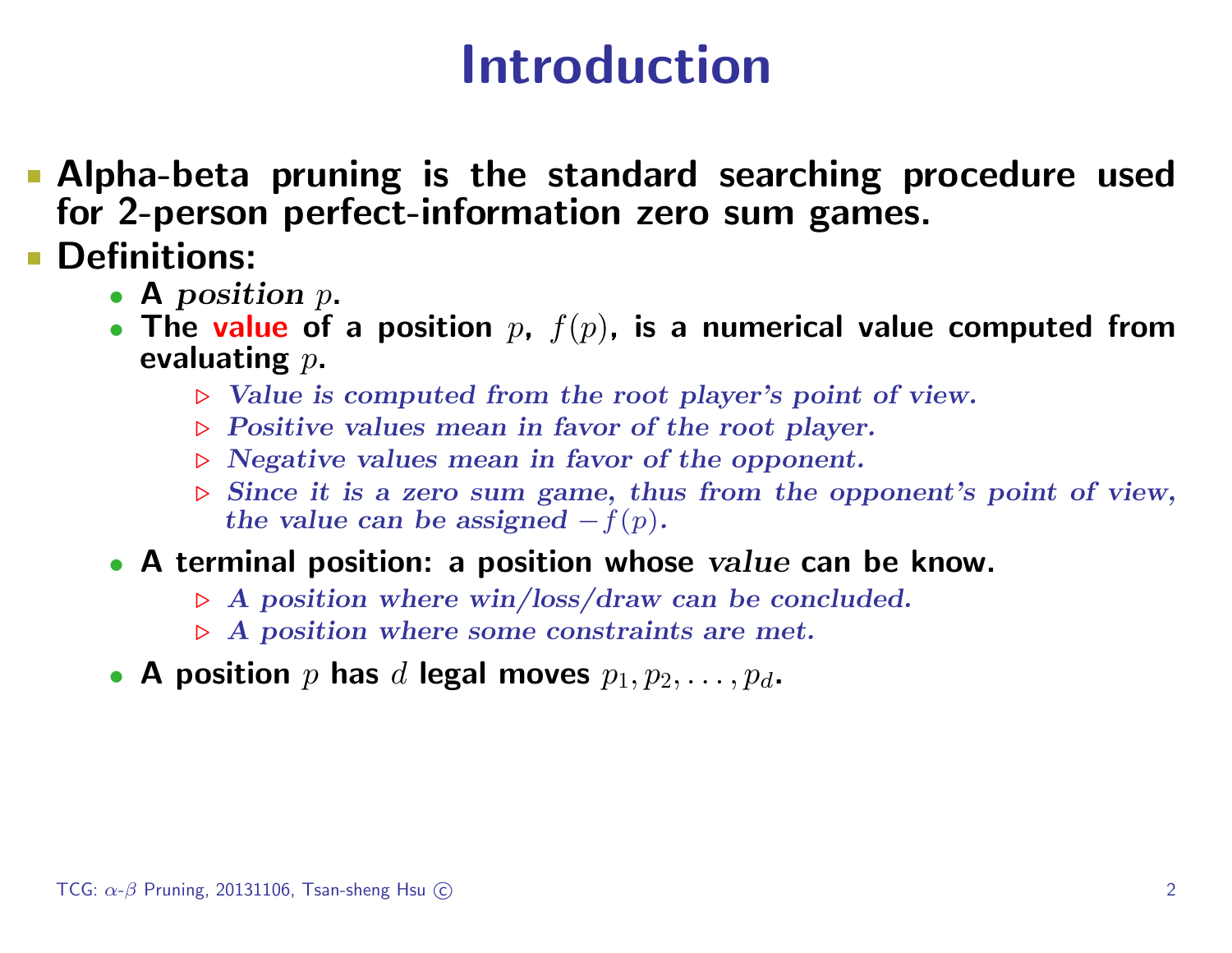# Tree node numbering



- **Fig. 5 From the root, number a node in a search tree by a sequence** of integers  $a.b.c.d \cdots$ 
	- Meaning from the root, you first take the  $a$ th branch, then the  $b$ th branch, and then the cth branch, and then the  $d$ th branch  $\cdots$
	- The root is specified as an empty sequence.
	- The depth of a node is the length of the sequence of integers specifying it.
- **This is called "Dewey decimal system."**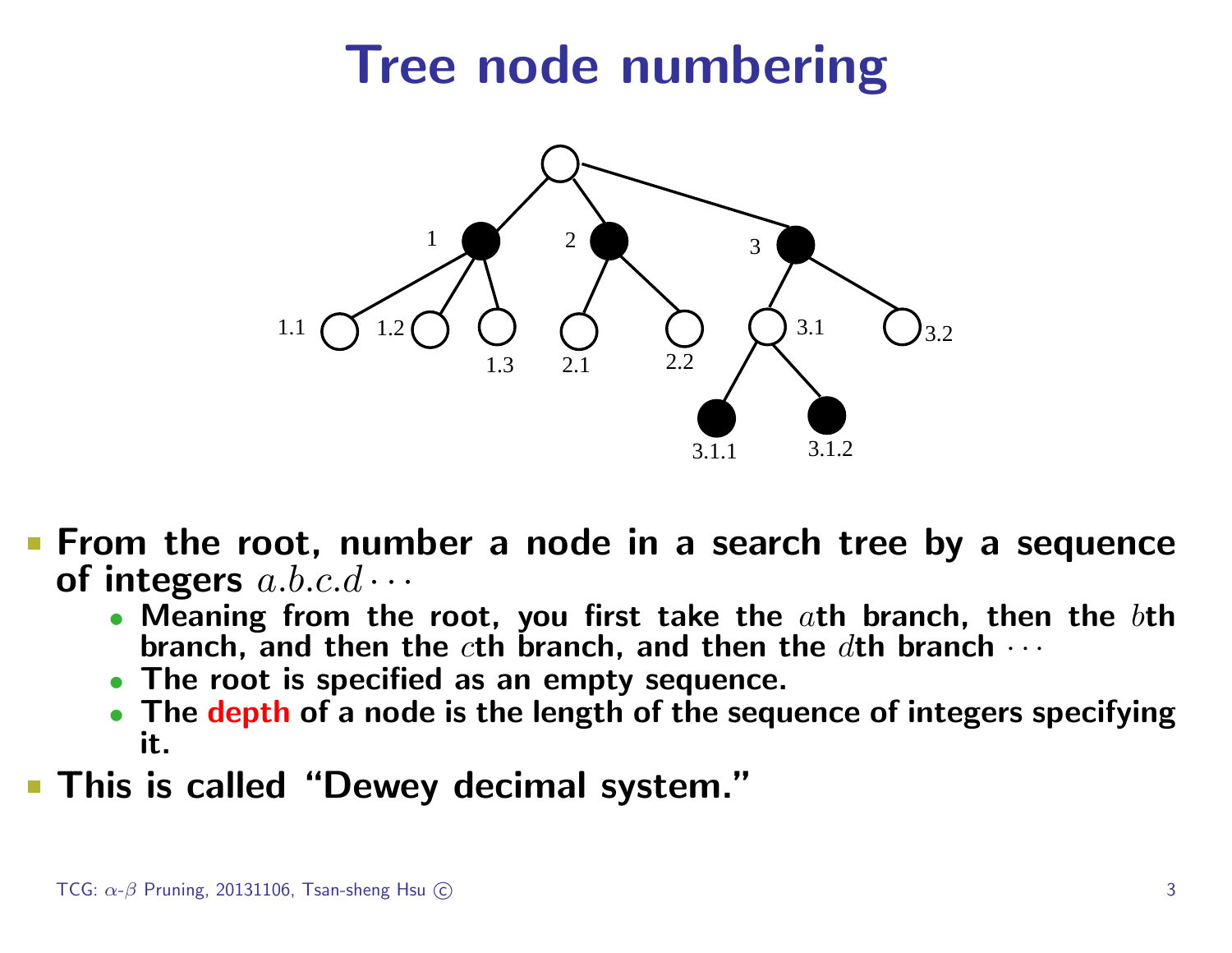# Mini-max formulation



#### **Mini-max formulation:**

•

•

$$
F'(p) = \begin{cases} f(p) & \text{if } d = 0\\ \max\{G'(p_1), \dots, G'(p_d)\} & \text{if } d > 0 \end{cases}
$$

$$
G'(p) = \begin{cases} f(p) & \text{if } d = 0\\ min\{F'(p_1), \dots, F'(p_d)\} & \text{if } d > 0 \end{cases}
$$

- An indirect recursive formula!
- Equivalent to AND-OR logic.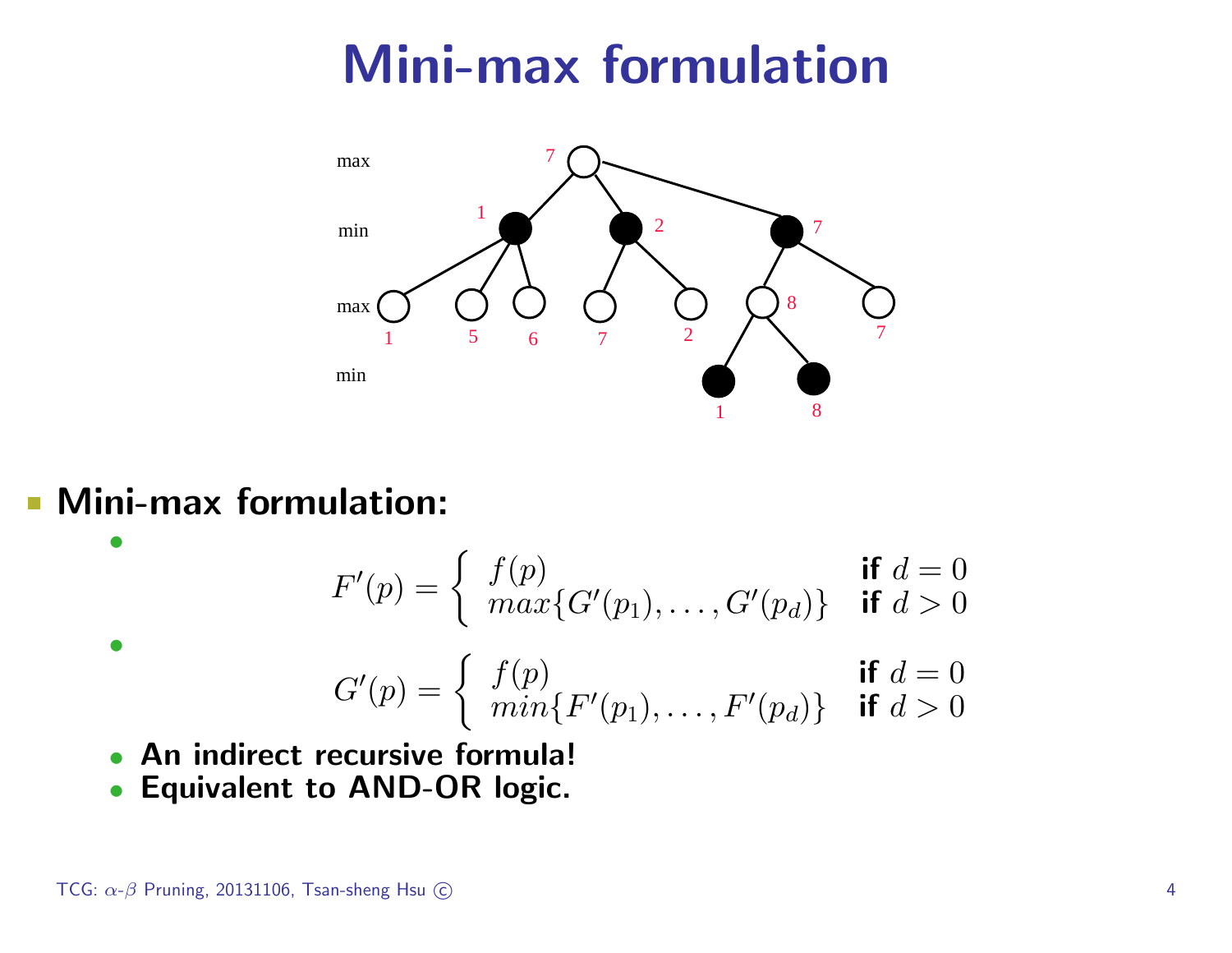## Algorithm: Mini-max

#### Algorithm  $F'$ (position  $p$ ) // max node

- determine the successor positions  $p_1, \ldots, p_d$
- if  $d = 0$ , then return  $f(p)$  else begin

$$
\triangleright \ m := -\infty
$$

$$
\triangleright \textbf{ for } i := 1 \textbf{ to } d \textbf{ do}
$$

$$
\triangleright \qquad t:=G'(p_i)
$$

- $\triangleright$  if  $t > m$  then  $m := t \; //$  find max value
- end: return  $m$

#### Algorithm  $G'$ (position  $p$ )  $/$  min node

- determine the successor positions  $p_1, \ldots, p_d$
- if  $d = 0$ , then return  $f(p)$  else begin

$$
\begin{array}{l}\n\triangleright m := \infty \\
\triangleright \textbf{ for } i := 1 \textbf{ to } d \textbf{ do} \\
\triangleright \quad t := F'(p_i) \\
\triangleright \quad \textbf{ if } t < m \textbf{ then } m := t \textbf{ // find } \textbf{min } \textbf{ value}\n\end{array}
$$

• end: return  $m$ 

#### A brute-force method to try all possibilities!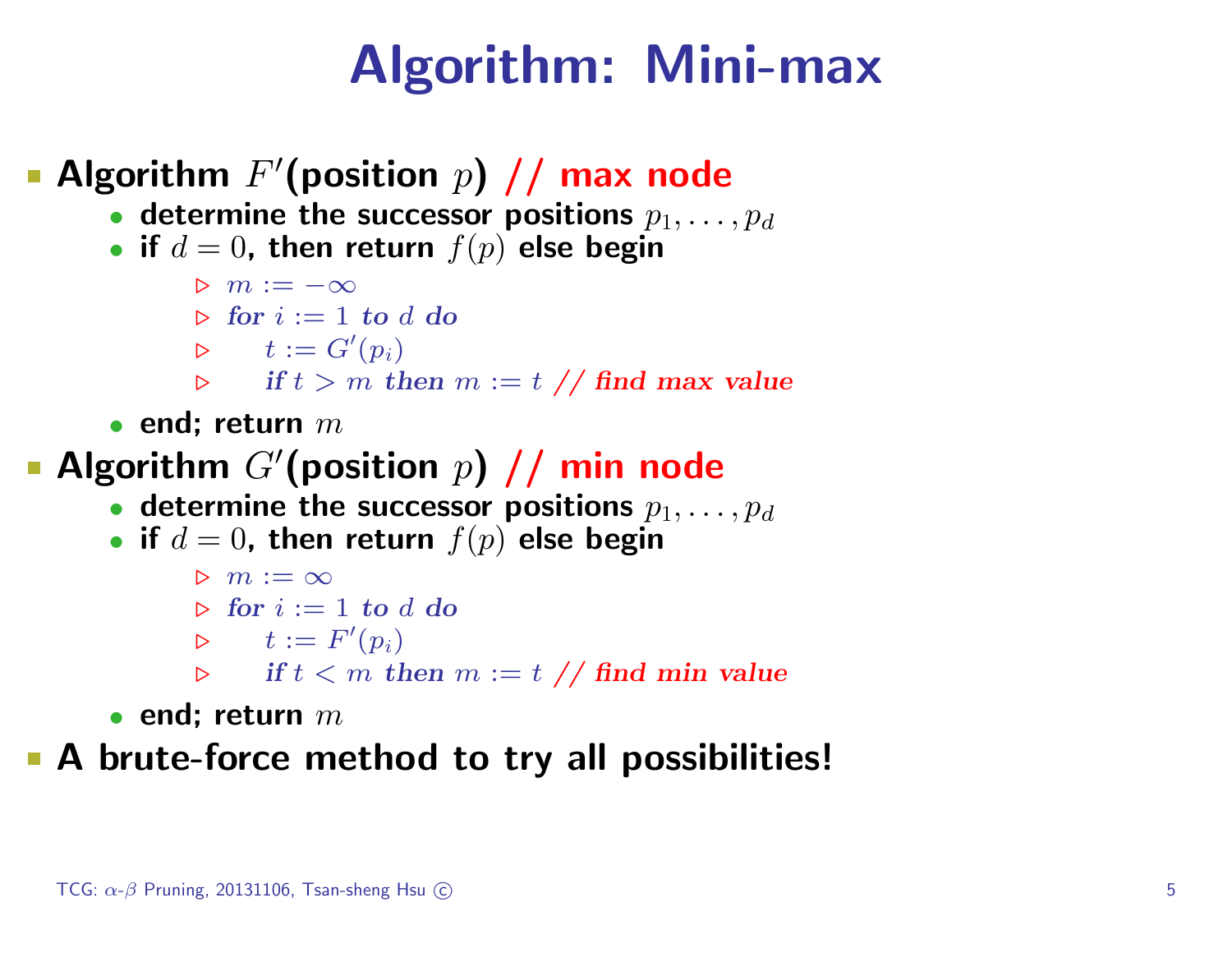# Mini-max: revised (1/2)

#### Algorithm  $F'$ (position  $p$ ) // max node

- determine the successor positions  $p_1, \ldots, p_d$
- if  $d = 0$  // a terminal node

```
or depth reaches the cutoff threshold // from iterative deepening
or time is running up // from timing control
```
or some other constraints are met // add knowledge here then return  $f(p)//$  current board value else begin

- $\triangleright$  m :=  $-\infty$  // initial value
- $\triangleright$  for  $i := 1$  to d do // try each child
- $\triangleright$  begin

$$
\triangleright \qquad t:=G'(p_i)
$$

$$
\triangleright \qquad \text{if } t > m \text{ then } m := t \text{ // find max value}
$$

 $\triangleright$  end

#### end

• return  $m$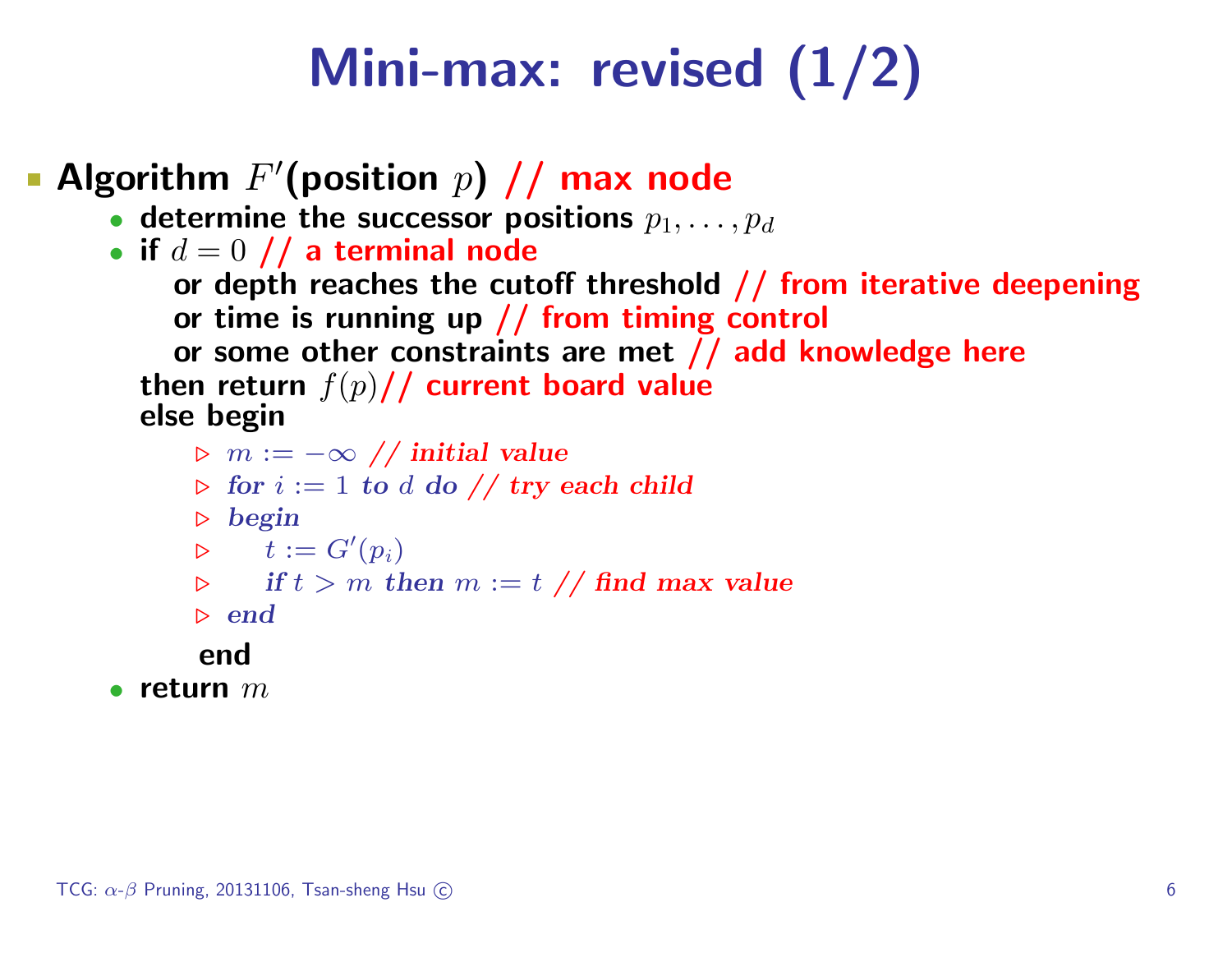# Mini-max: revised (2/2)

### Algorithm  $G'$ (position  $p$ )  $/$  min node

- determine the successor positions  $p_1, \ldots, p_d$
- if  $d = 0$  // a terminal node

```
or depth reaches the cutoff threshold // from iterative deepening
or time is running up // from timing control
```
or some other constraints are met // add knowledge here then return  $f(p)//$  current board value else begin

```
\triangleright m := \infty // initial value
```
- $\triangleright$  for  $i := 1$  to d do // try each child
- $\triangleright$  begin

$$
\triangleright \qquad t := F'(p_i)
$$

```
if t < m then m := t \text{ // find } min value
```
 $\triangleright$  end

#### end

• return  $m$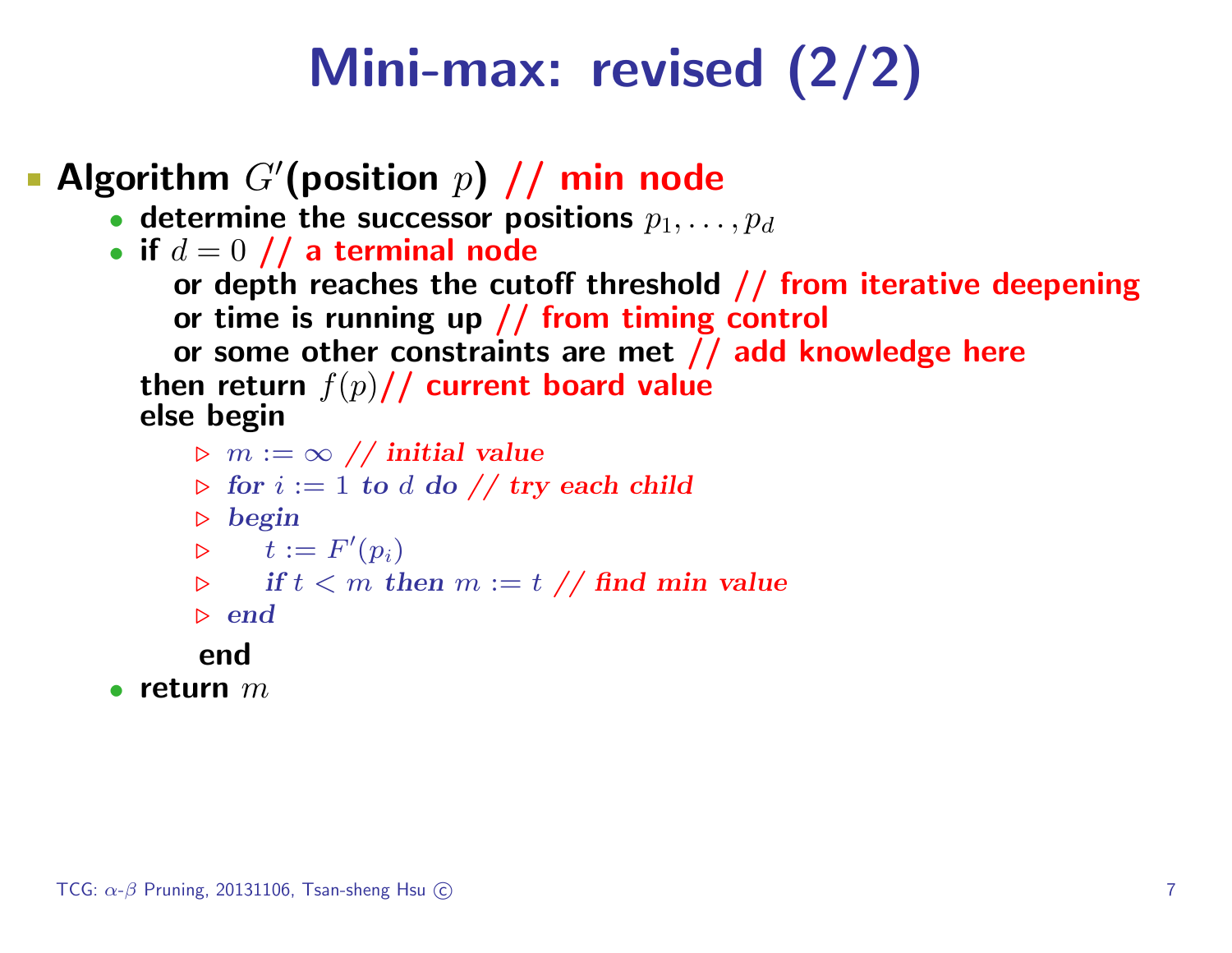# Nega-max formulation



Nega-max formulation:  $\mathcal{L}_{\mathcal{A}}$ 

Let  $F(p)$  be the greatest possible value achievable from position  $p$  against the optimal defensive strategy. •

$$
F(p) = \begin{cases} h(p) & \text{if } d = 0\\ \max\{-F(p_1), \dots, -F(p_d)\} & \text{if } d > 0 \end{cases}
$$

 $\triangleright$ 

$$
h(p) = \begin{cases} f(p) & \text{if depth of } p \text{ is 0 or even} \\ -f(p) & \text{if depth of } p \text{ is odd} \end{cases}
$$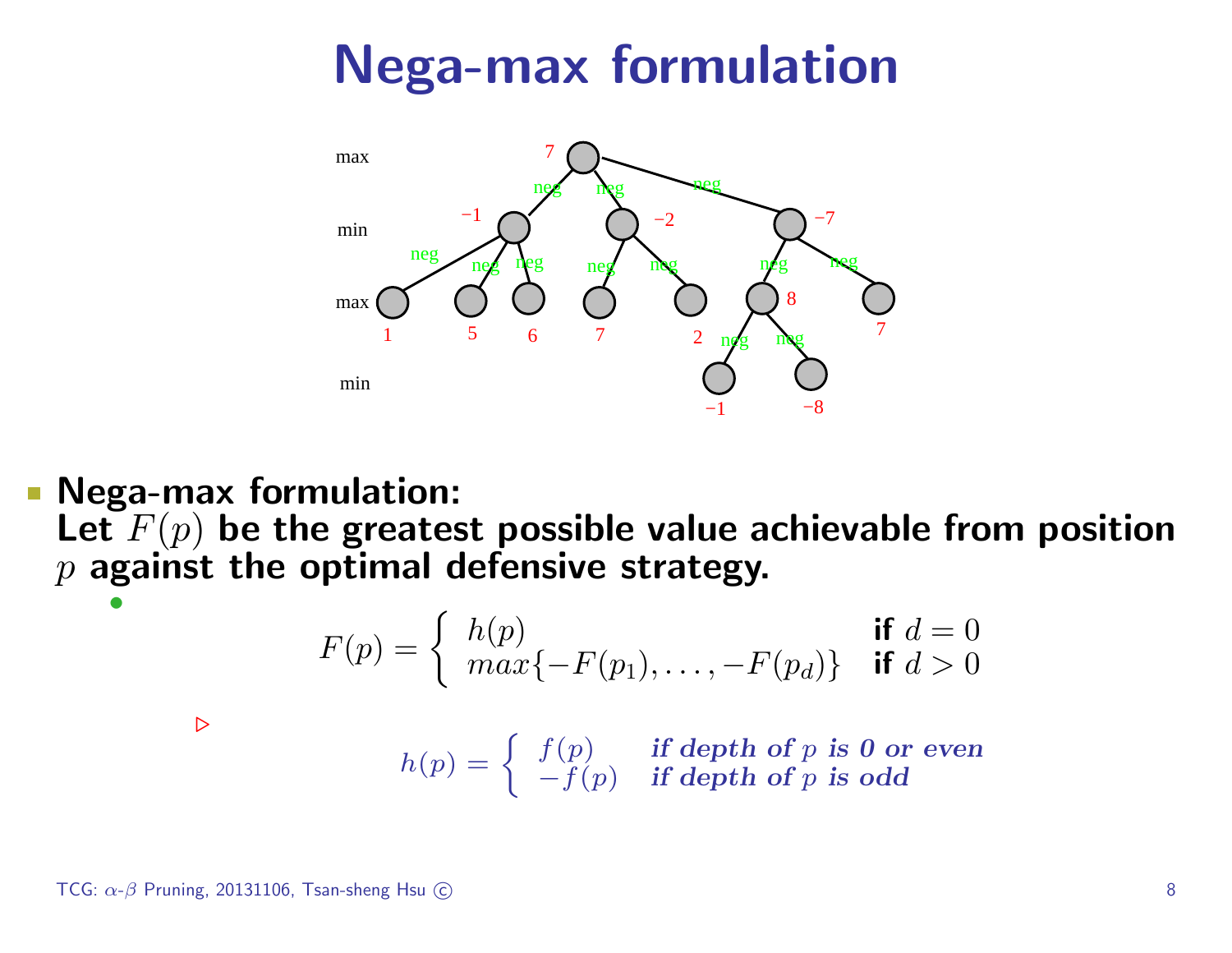# Algorithm: Nega-max

- Algorithm  $F$ (position  $p$ )
	- determine the successor positions  $p_1, \ldots, p_d$
	- if  $d = 0$  // a terminal node
		- or depth reaches the cutoff threshold  $//$  from iterative deepening or time is running up  $//$  from timing control
		- or some other constraints are met // add knowledge here
	- then return  $h(p)$  else
	- begin
		- $\triangleright m := -\infty$
		- $\triangleright$  for  $i := 1$  to d do
		- $\triangleright$  begin
		- $\triangleright$   $t := -F(p_i)$  // recursive call, the returned value is negated
		- $\triangleright$  if  $t > m$  then  $m := t \; //$  always find a max value
		- $\triangleright$  end
	- end
	- return  $m$
- Also a brute-force method to try all possibilities, but with a simpler code.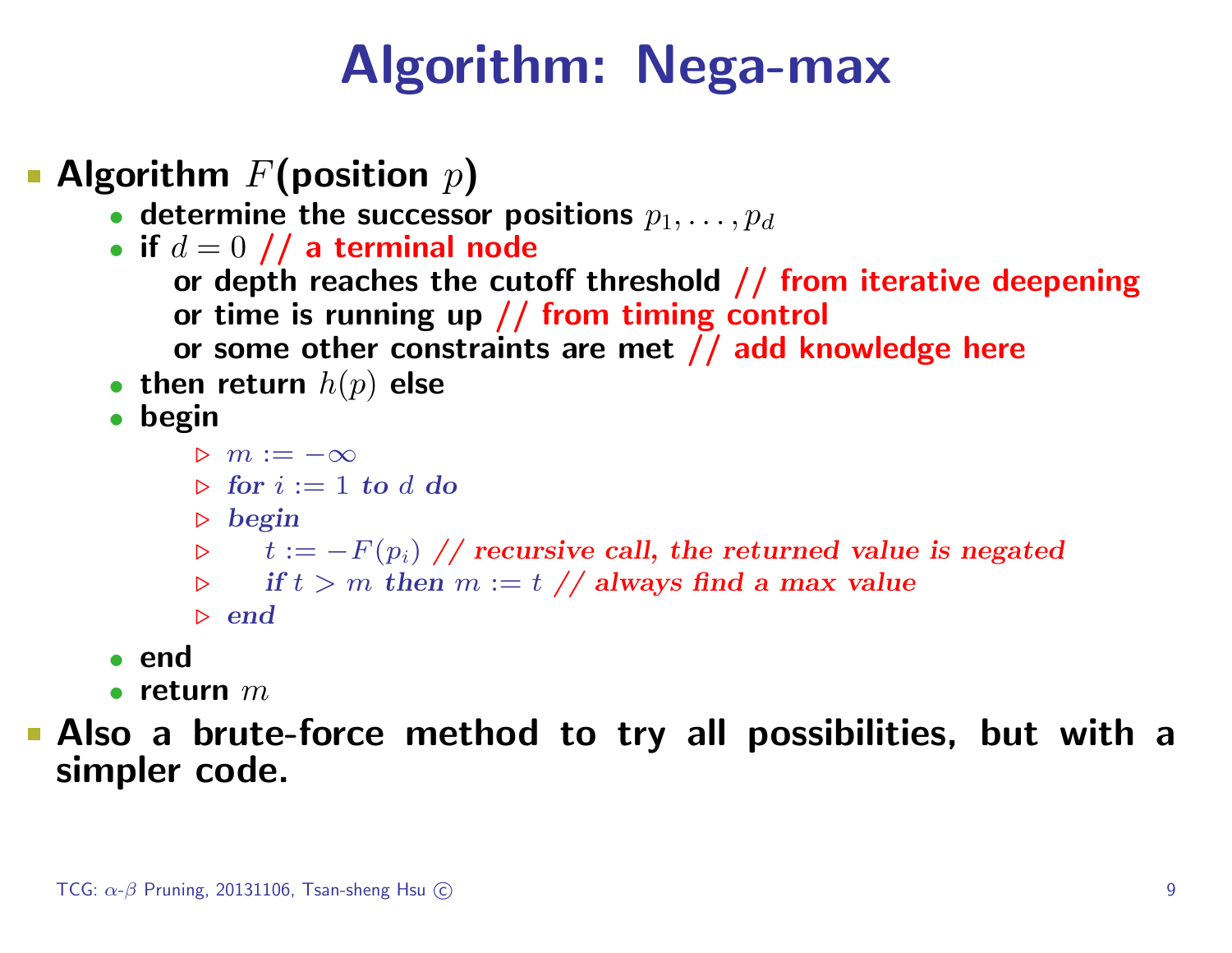## Intuition for improvements

- **Branch-and-bound: using information you have so far to cut or** prune branches.
	- A branch is cut means we do not need to search it anymore.
	- If you know for sure the value of your result is more than  $x$ and the current search result for this branch so far can give you no more than  $x$ .
		- $\triangleright$  then there is no need to search this branch any further.
- **Two types of approaches** 
	- Exact algorithms: through mathematical proof, it is guaranteed that the branches pruned won't contain the solution.
		- $\triangleright$  Alpha-beta pruning: reinvented by several researchers in the 1950's and 1960's.
		- $\triangleright$  Scout.
		- $\triangleright$   $\cdots$
	- Approximated heuristics: with a high probability that the solution won't be contained in the branches pruned.
		- $\triangleright$  Obtain a good estimation on the remaining cost.
		- $\triangleright$  Cut a branch when it is in a very bad position and there is little hope to gain back the advantage.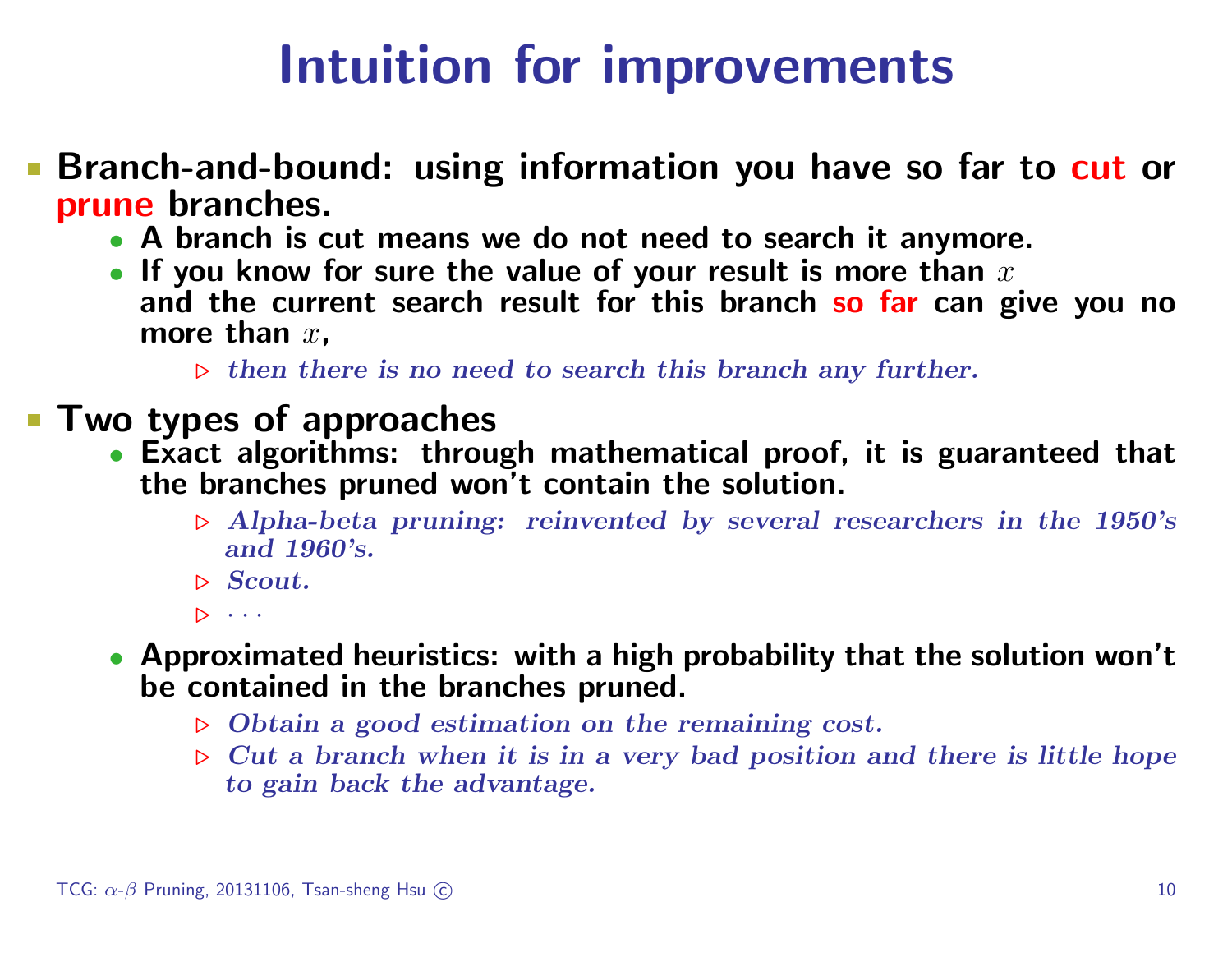# Alpha cut-off



#### Alpha cut-off:

#### • On a max node

- $\triangleright$  Assume you have finished exploring the branch at 1 and obtained the best value from it as bound.
- $\triangleright$  You now search the branch at 2 by first searching the branch at 2.1.
- $\triangleright$  Assume branch at 2.1 returns a value that is  $\leq$  bound.
- $\triangleright$  Then no need to evaluate the branch at 2.2 and all later branches of 2, if any, at all.
- $\triangleright$  The best possible value for the branch at 2 must be  $\leq$  bound.
- $\triangleright$  Hence we should take value returned from the branch at 1 as the best possible solution.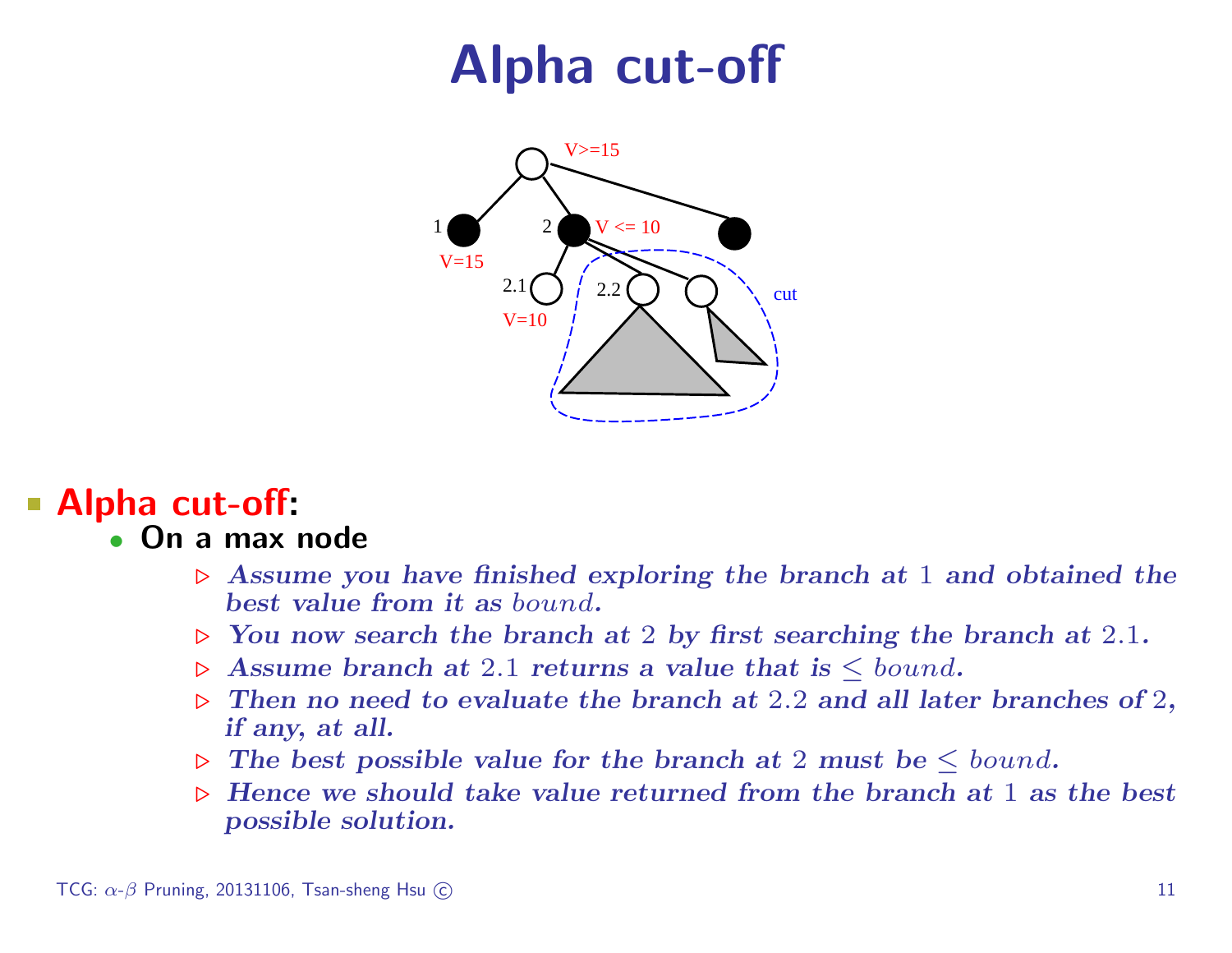### Beta cut-off



#### Beta cut-off: • On a min node

- $\triangleright$  Assume you have finished exploring the branch at 1.1 and obtained the best value from it as bound.
- $\triangleright$  You now search the branches at 1.2 by first exploring the branch at 1.2.1.
- $\triangleright$  Assume the branch at 1.2.1 returns a value that is  $\geq$  bound.
- $\triangleright$  Then no need to evaluate the branch at 1.2.2 and all later branches of 1.2, if any, at all.
- $\triangleright$  The best possible value for the branch at 1.2 is  $\triangleright$  bound.
- $\triangleright$  Hence we should take value returned from the branch at 1.1 as the best possible solution.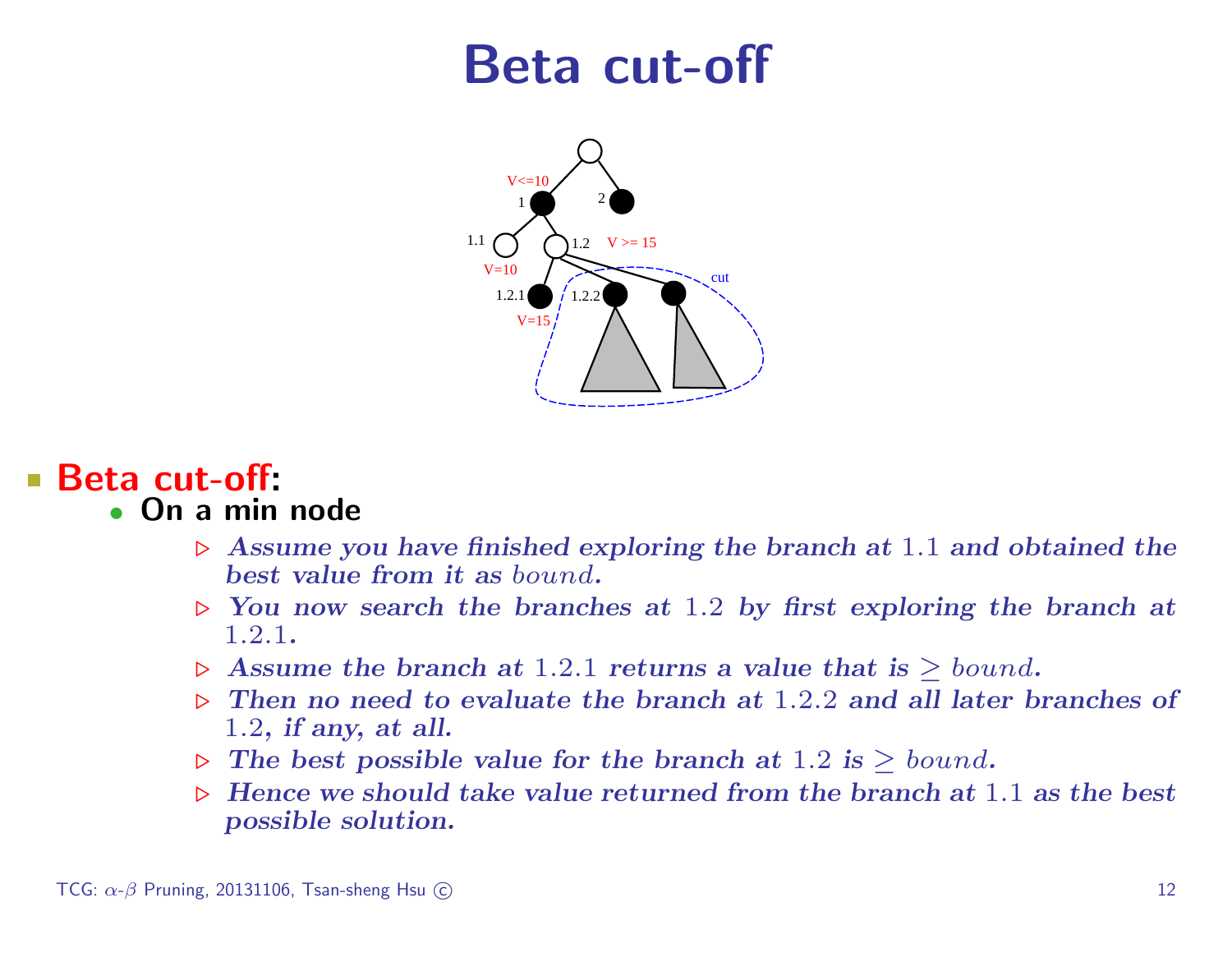# Deep alpha cut-off

#### **For alpha cut-off:**

- $\triangleright$  For a min node u, the branch of its ancestor (e.g., elder brother of its parent) produces a lower bound  $V_l$ .
- $\triangleright$  The first branch of u produces an upper bound  $V_u$  for v.
- $\triangleright$  If  $V_l \geq V_u$ , then there is no need to evaluate the second branch and all later branches, of u.

#### Deep alpha cut-off:

- $\triangleright$  Def: For a node u in a tree and a positive integer g, Ancestor(g, u) is the direct ancestor of u by tracing the parent's link q times.
- $\triangleright$  When the lower bound  $V_l$  is produced at and propagated from u's great grand parent, i.e.,  $Ancestor(3,u)$ , or any  $Ancestor(2i + 1,u)$ ,  $i \ge 1$ .
- $\triangleright$  When an upper bound  $V_u$  is returned from the a branch of u and  $V_l > V_u$ , then there is no need to evaluate all later branches of  $u$ .

#### We can find similar properties for deep beta cut-off.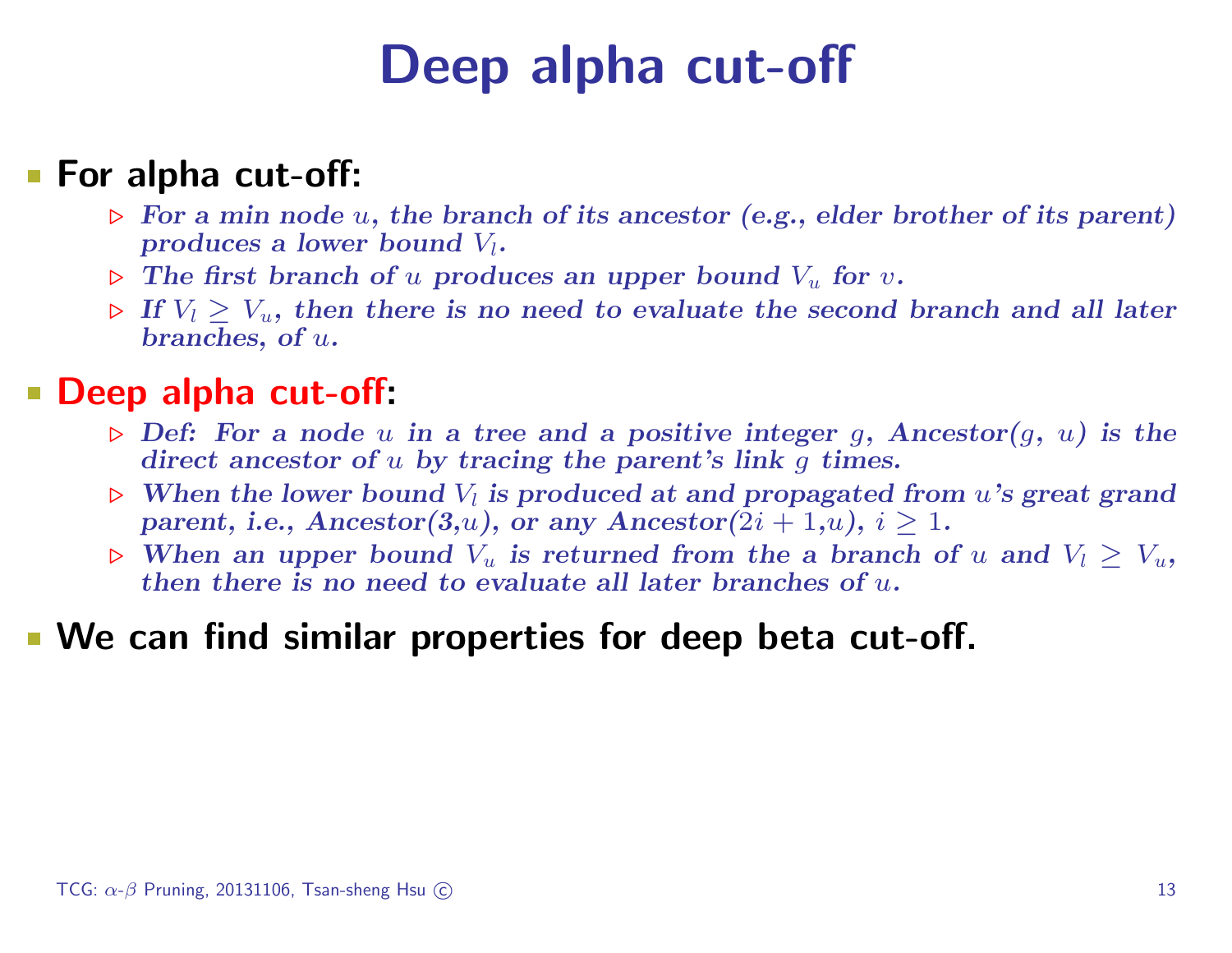### Illustration — Deep alpha cut-off

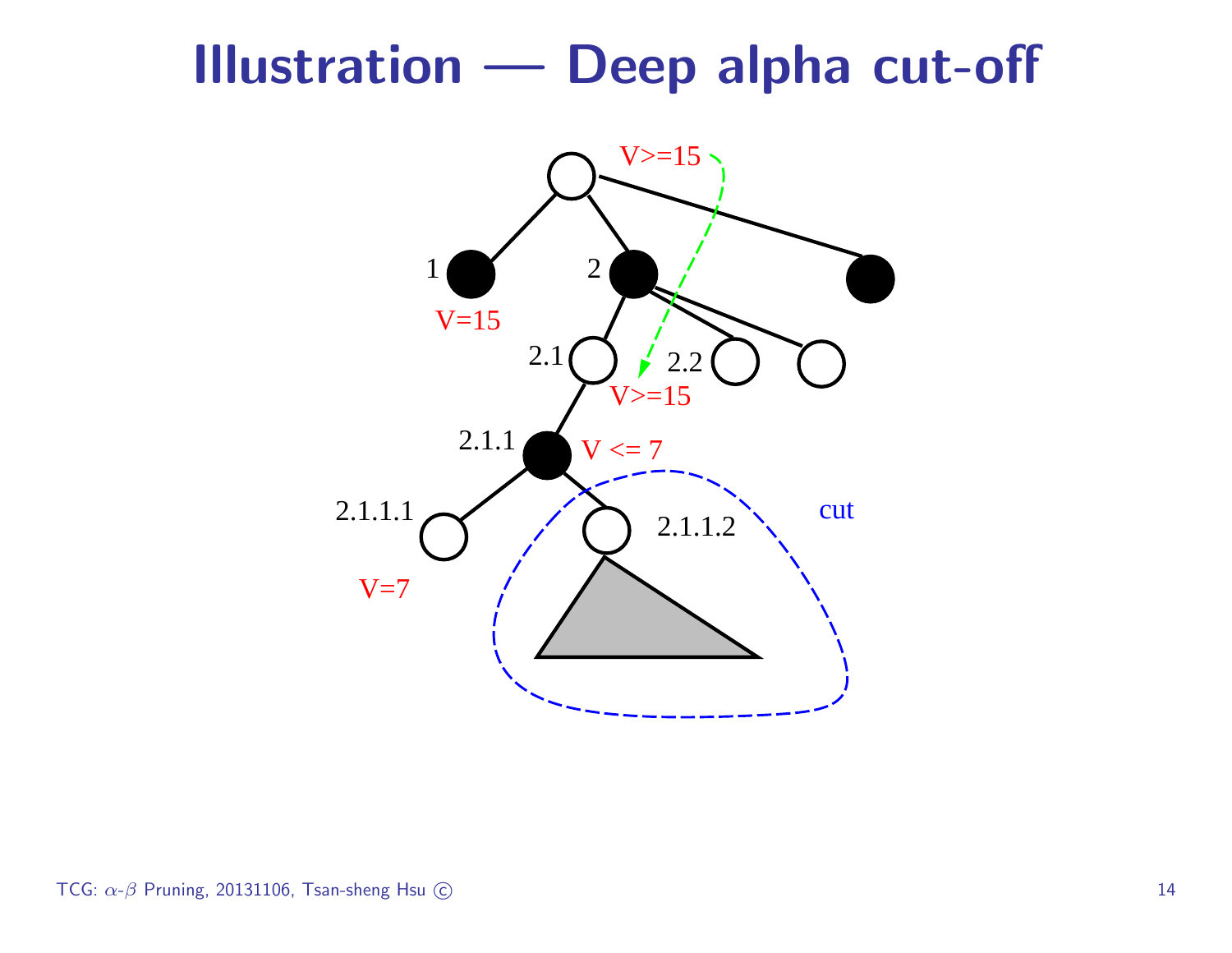## Ideas for refinements

#### **• During searching, maintain two values**  $alpha$  and  $beta$  so that

- $alpha$  is the current lower bound of the possible returned value;
- $\bullet$  beta is the current upper bound of the possible returned value.
- If during searching, we know for sure  $alpha > beta$ , then there is no need to search any more in this branch.
	- The returned value cannot be in this branch.
	- Backtrack until it is the case  $alpha \leq beta$ .
- **The two values**  $alpha$  and  $beta$  are called the ranges of the current search window.
	- These values are dynamic.
	- Initially,  $alpha$  is  $-\infty$  and  $beta$  is  $\infty$ .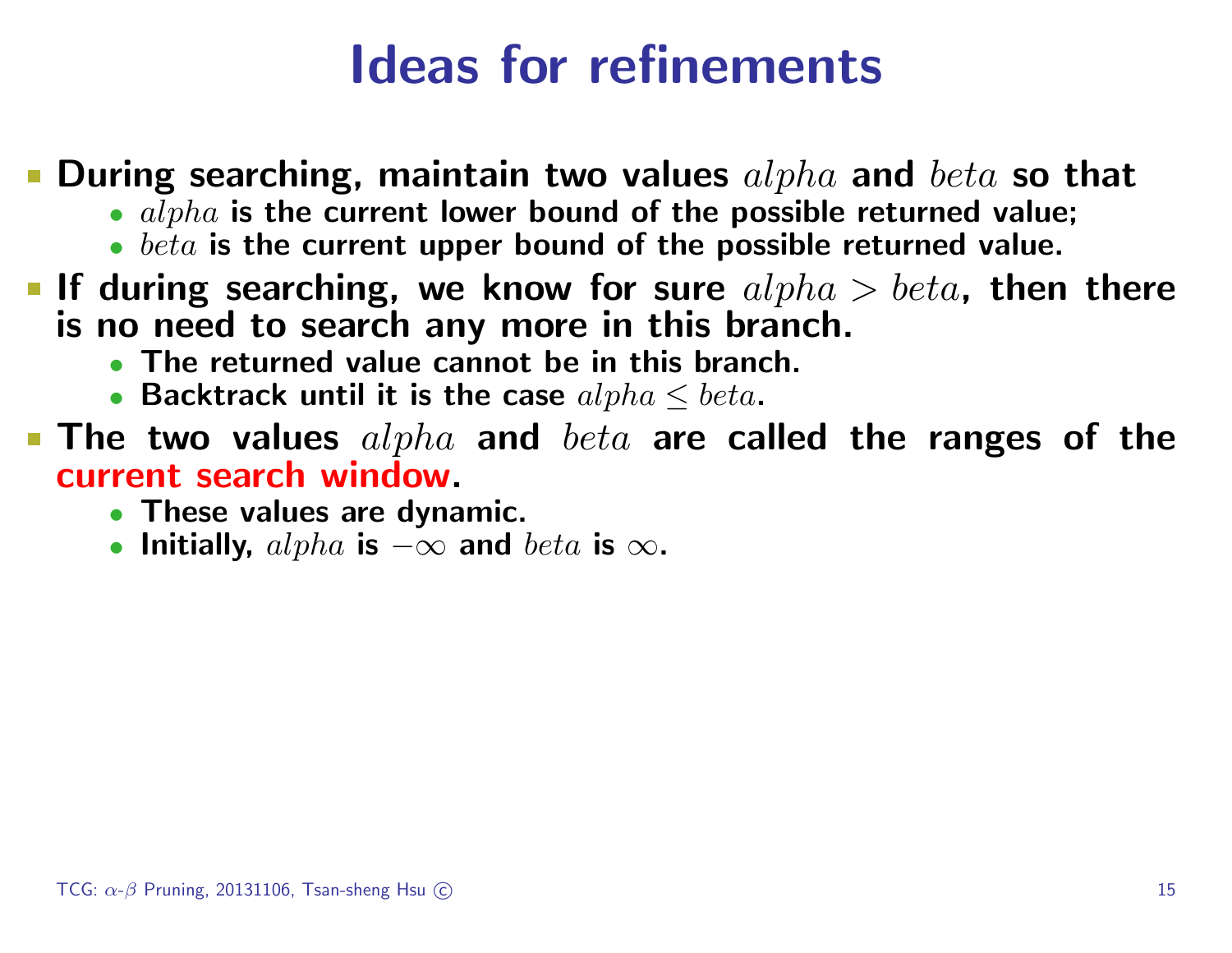## Alpha-beta pruning algorithm: Mini-Max

#### Algorithm  $F2'$ (position p, value  $alpha$ , value  $beta$  // max node

- determine the successor positions  $p_1, \ldots, p_d$
- if  $d = 0$ , then return  $f(p)$  else begin
	- $\triangleright$   $m := alpha$
	- $\triangleright$  for  $i := 1$  to d do
	- $\triangleright$   $t := G2'(p_i, m, beta)$
	- $\triangleright$  if  $t > m$  then  $m := t$
	- $\triangleright$  if  $m \geq beta$  then return $(m)$  // beta cut off
- end: return  $m$

#### Algorithm  $G2'$ (position p, value  $alpha$ , value  $beta$ ) // min node

- determine the successor positions  $p_1, \ldots, p_d$
- if  $d = 0$ , then return  $f(p)$  else begin
	- $\triangleright$   $m := beta$
	- $\triangleright$  for  $i := 1$  to d do
	- $\triangleright$   $t := F2'(p_i, alpha, m)$
	- $\triangleright$  if  $t < m$  then  $m := t$
	- $\triangleright$  if  $m \leq alpha$  then return $(m)$  // alpha cut off

#### • end: return  $m$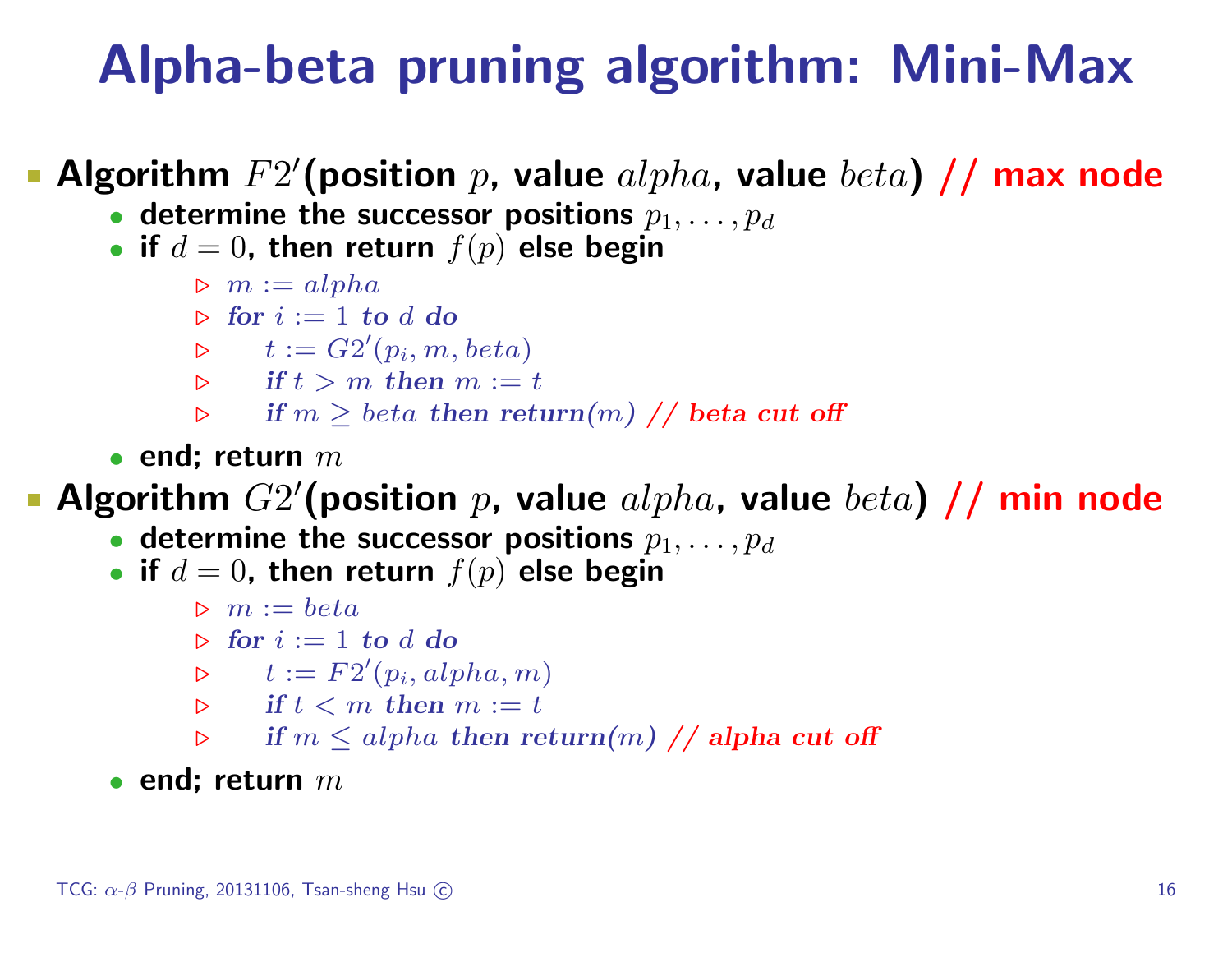## Example

Initial call:  $F2'(\text{root}, -\infty, \infty)$ 

- $m = -\infty$
- call  $G2'$ (node 1, $-\infty,\infty$ )  $\triangleright$  it is a terminal node
	- $\triangleright$  return value 15
- $t = 15$ :
	- $\triangleright$  since  $t > m$ , m is now 15
- call  $G2'$ (node 2,15, $\infty$ )
	- $\triangleright$  call  $F2'$ (node 2.1,15, $\infty$ )
	- $\triangleright$  it is a terminal node; return 10
	- $\triangleright t = 10$ ; since  $t < \infty$ , m is now 10
	- $\rho$  alpha is 15, m is 10, so we have an alpha cut off
	- $\triangleright$  no need to call  $F2'(node 2.2, 15, 10)$

 $\triangleright$   $\cdots$ 

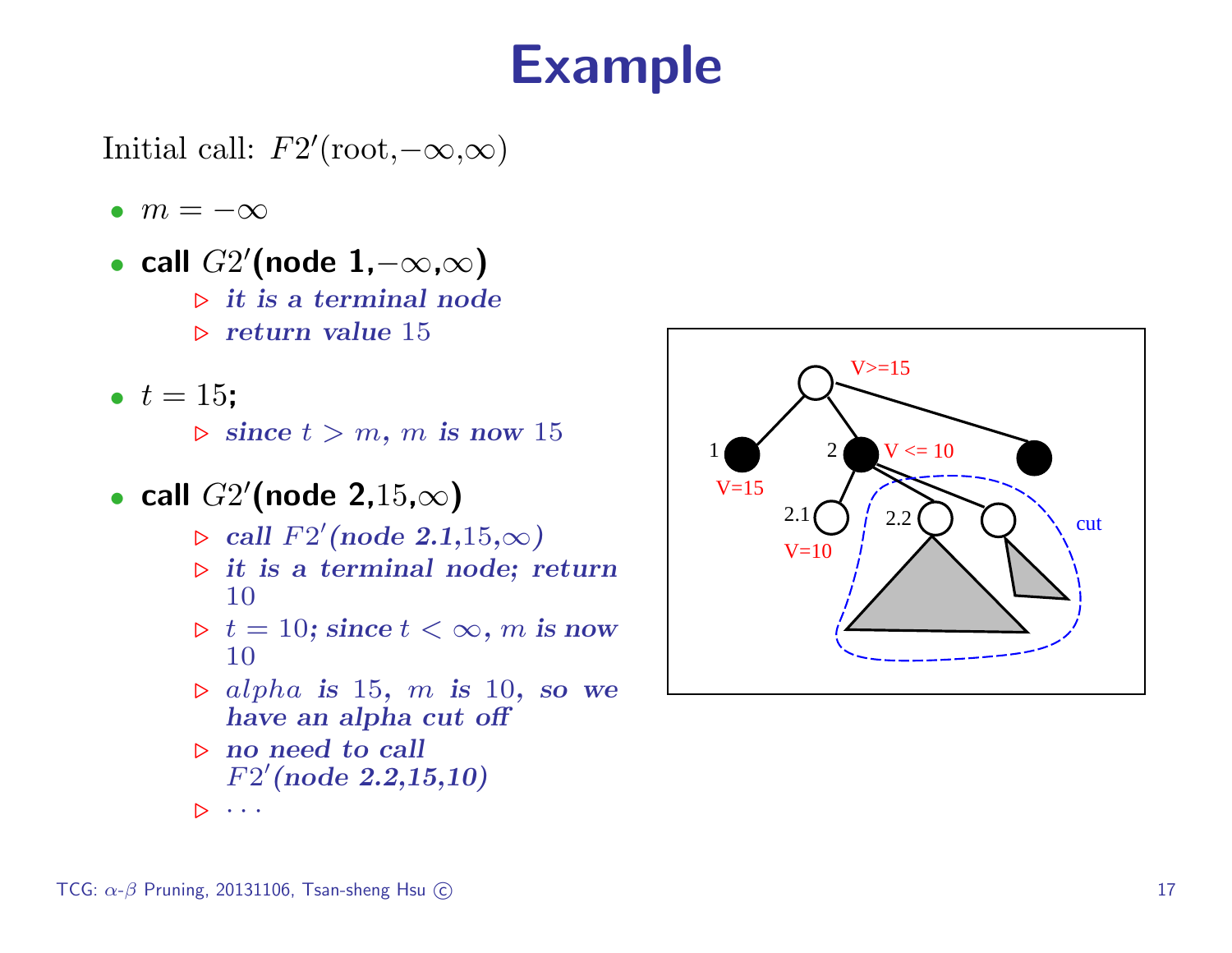# Alpha-beta pruning algorithm: Nega-max

- Algorithm  $F2$ (position p, value  $alpha$ , value  $beta$ )
	- determine the successor positions  $p_1, \ldots, p_d$
	- if  $d = 0$  // a terminal node
		- or depth reaches the cutoff threshold  $//$  from iterative deepening or time is running up // from timing control
		- or some other constraints are met // add knowledge here
	- then return  $h(p)$  else
	- begin
		- $\triangleright$   $m := alpha$
		- $\triangleright$  for  $i := 1$  to d do
		- $\triangleright$  begin

$$
\triangleright \qquad t := -F2(p_i, -beta, -m)
$$

- $\triangleright$  if  $t > m$  then  $m := t$
- $\triangleright$  if  $m > \text{beta}$  then return $(m)$  // cut off
- $\triangleright$  end
- end
- return  $m$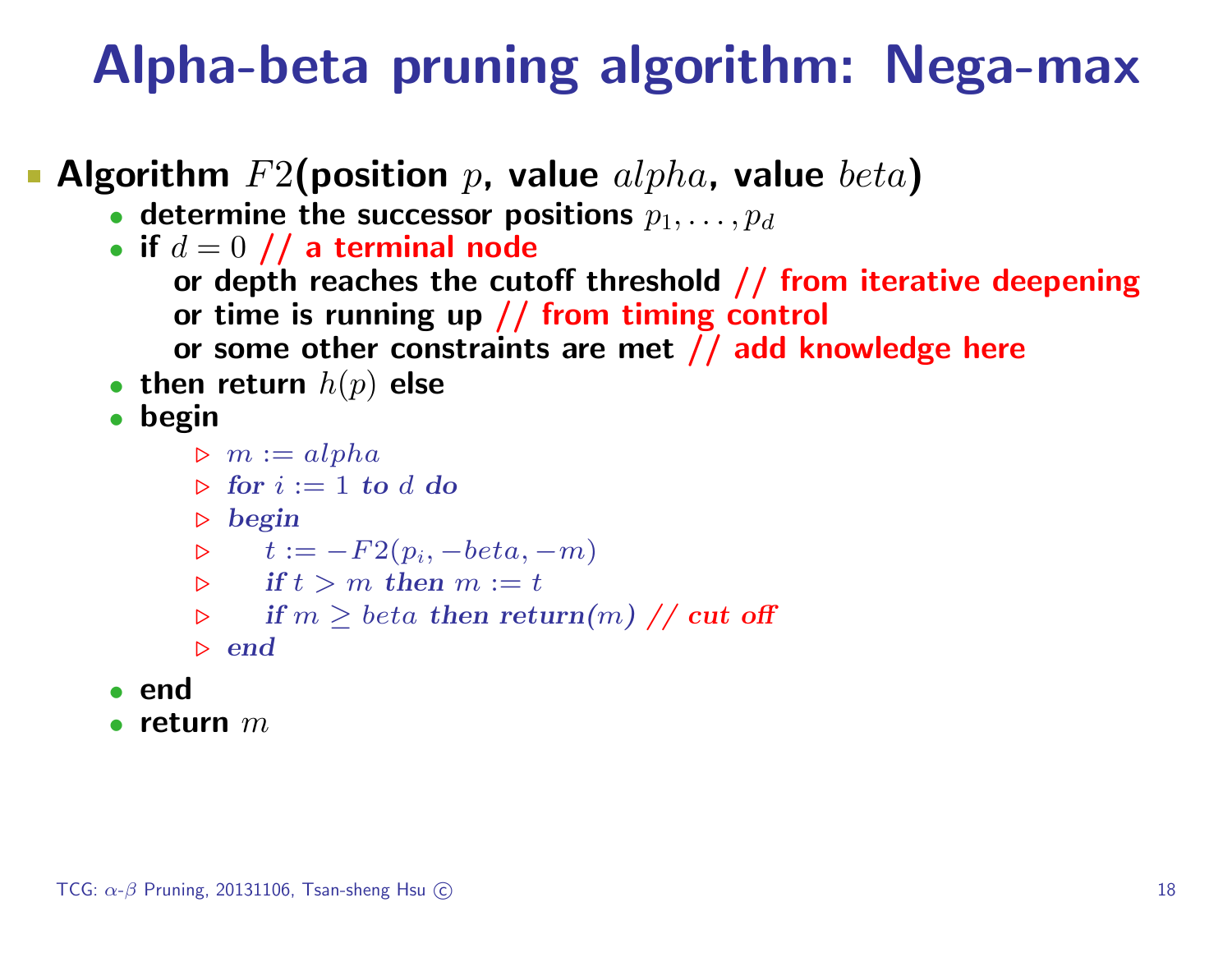## Examples



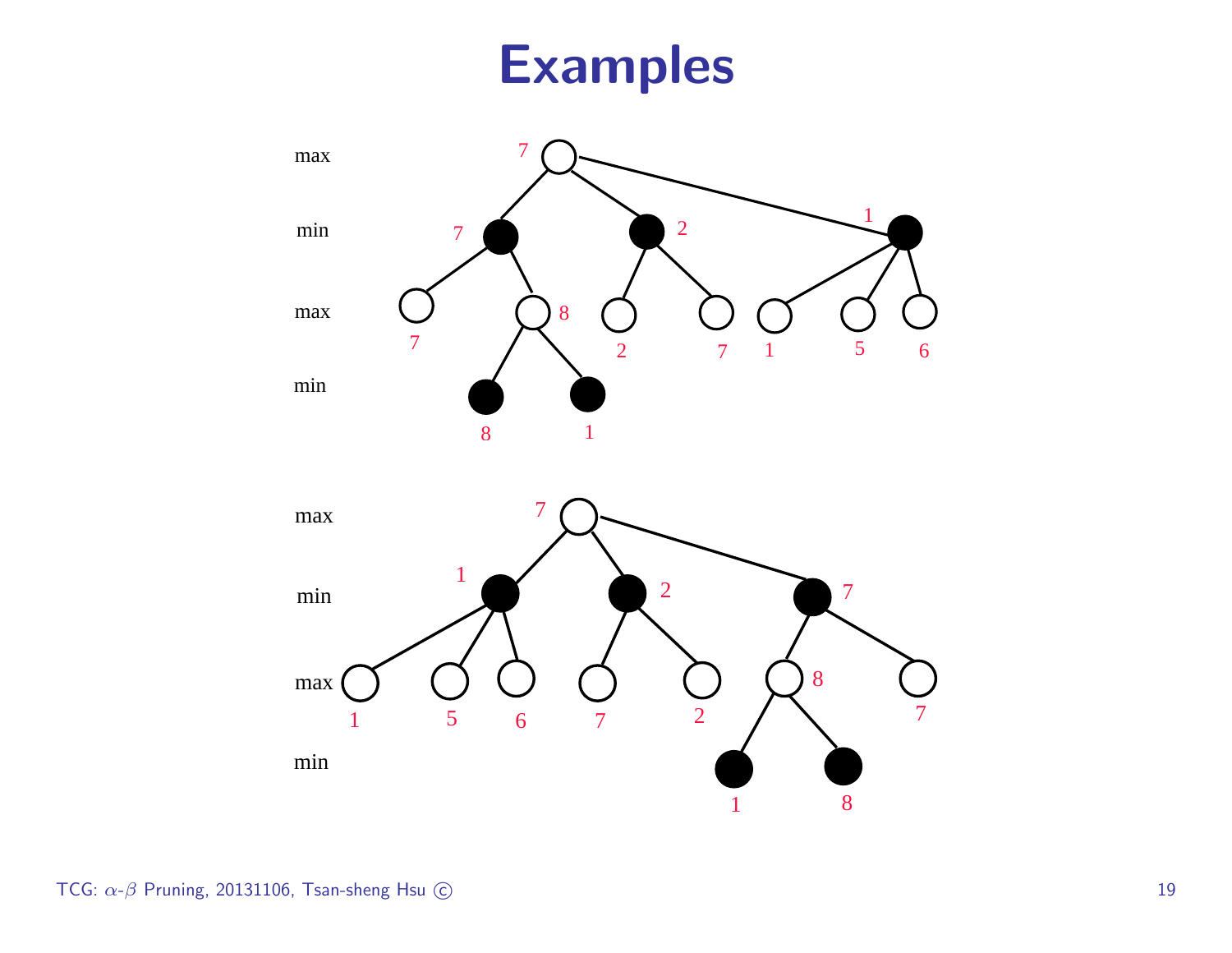## Lessons from the previous examples

- It looks like for the same tree, different move orderings give very different cut branches.
- It looks like if a node can evaluate a child with the best possible outcome earlier, then it can decide to cut earlier.
	- For a min node, this means to evaluate the child branch that gives the lowest value first.
	- For a max node, this means to evaluate the child branch that gives the highest value first.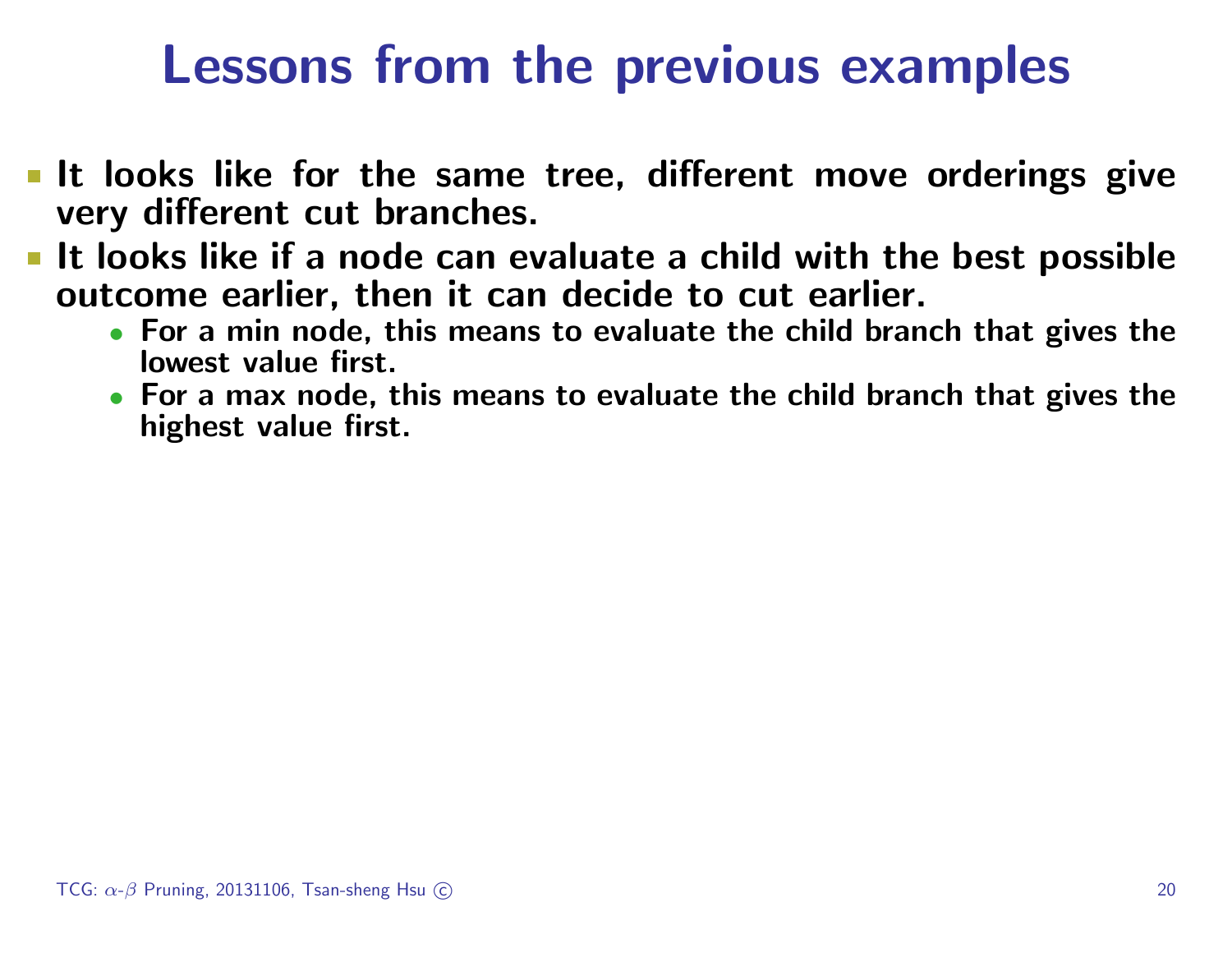# Analysis of a possible best case

**Q**: In the best possible scenario, what branches are cut? **Definitions:** 

- A path in a search tree is a sequence of numbers indicating the branches selected in each level using the Dewey decimal system.
- A position is denoted as a path  $a_1.a_2.\cdots.a_\ell$  from the root.
- A position  $a_1.a_2.\cdots.a_\ell$  is critical if

```
\triangleright a_i = 1 for all even values of i or
```

```
\triangleright a_i = 1 for all odd values of i.
```
- Note: as a special case, the root is critical.
- Examples:
	- $\triangleright$  2.1.4.1.2, 1.3.1.5.1.2, 1.1.1.2.1.1.1.3 and 1.1 are critical
	- $\triangleright$  Examples: 1.2.1.1.2 is not critical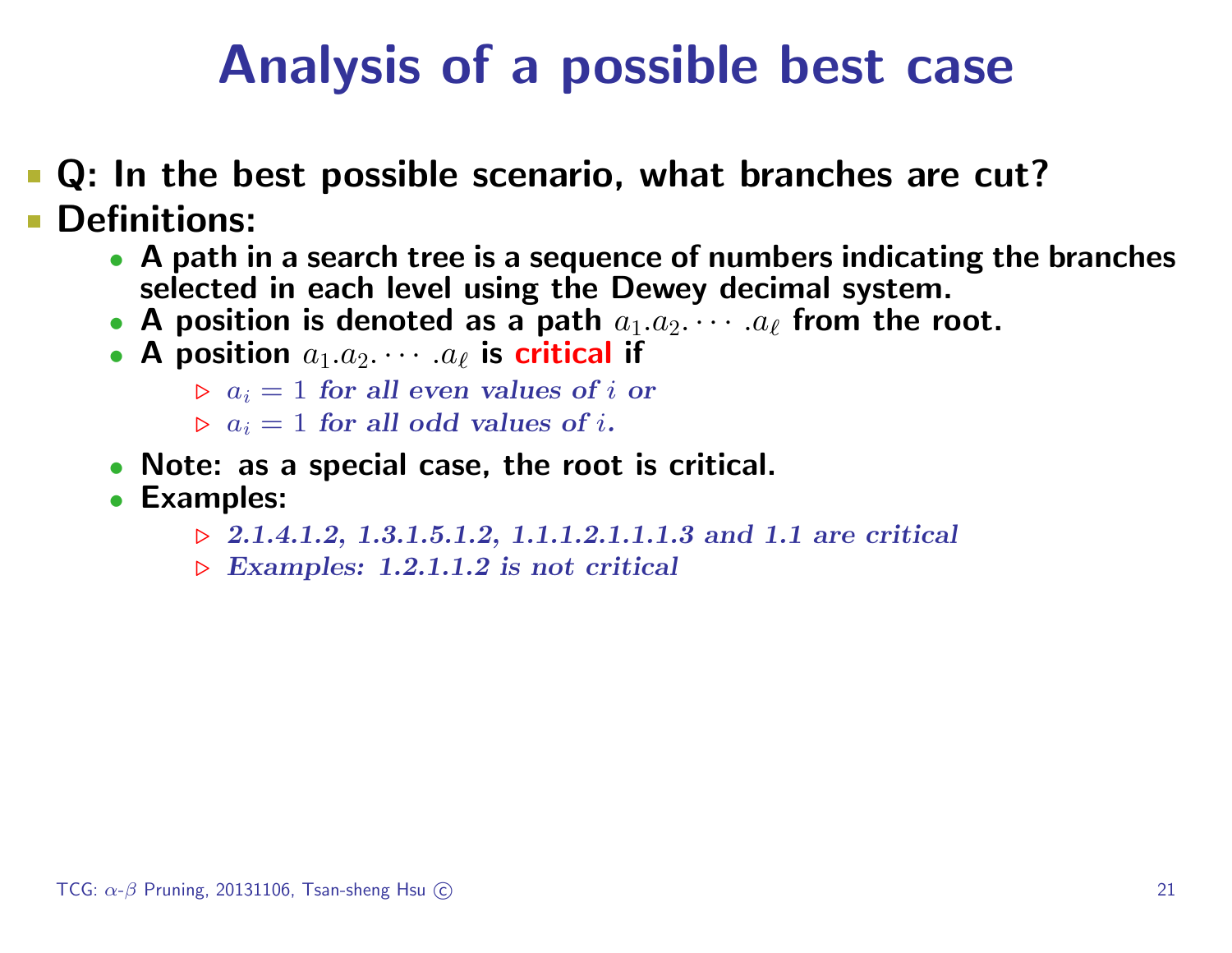## Perfect-ordering tree

**A perfect-ordering tree:** 

$$
F(a_1.\cdots.a_\ell)=\left\{\begin{array}{ll} h(a_1.\cdots.a_\ell) & \text{if } a_1.\cdots.a_\ell \text{ is a terminal} \\ -F(a_1.\cdots.a_\ell.1) & \text{otherwise} \end{array}\right.
$$

• The first successor of every non-terminal position gives the best possible value.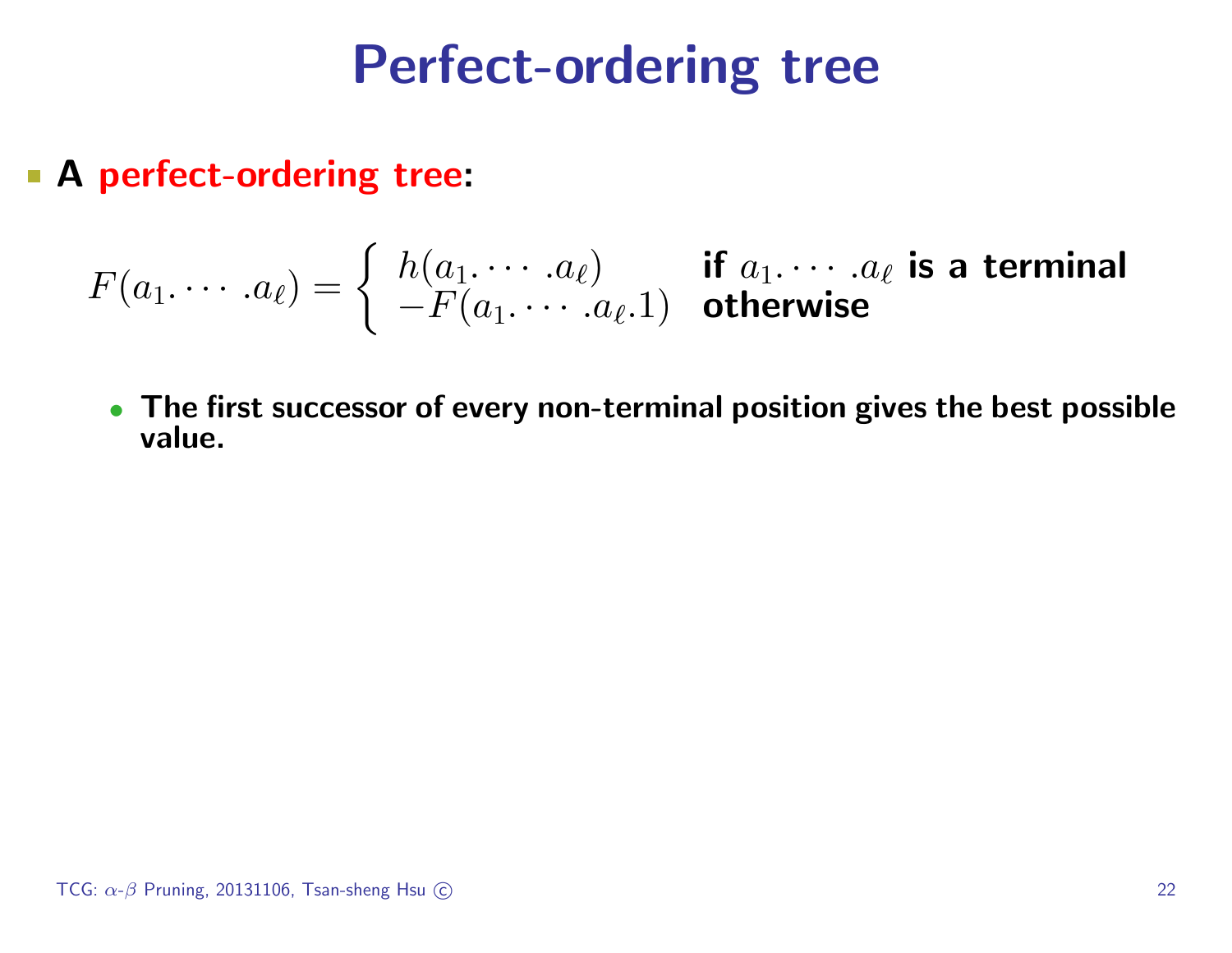# Theorem 1

- **Theorem 1:**  $F2$  examines precisely the critical positions of a perfect-ordering tree.
- **Proof sketch:** 
	- Classify the critical positions, a.k.a. nodes.
		- $\triangleright$  You must evaluate the first branch from the root to the bottom.
		- $\triangleright$  Alpha cut off happens at odd-depth nodes as soon as the first branch of this node is evaluated.
		- $\triangleright$  Beta cut off happens at even-depth nodes as soon as the first branch of this node is evaluated.
	- For each type of nodes, try to associate them with the types of pruning occurred.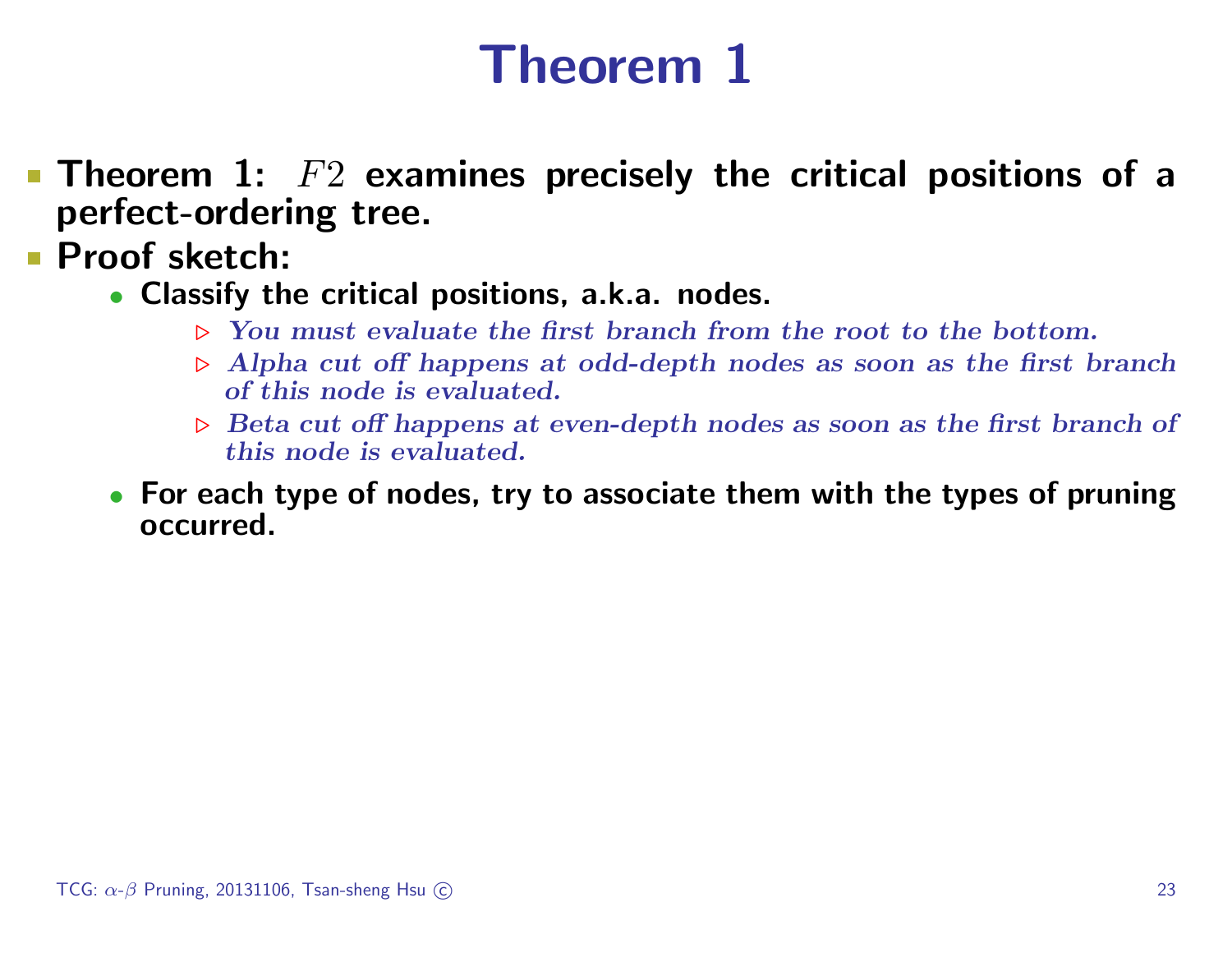# Types of nodes

- **Classification of critical positions**  $a_1.a_2.\cdots.a_j.\cdots.a_\ell$  where j is the least index, if exists, such that  $a_j \neq 1$  and  $\ell$  is the last index.
	- Def: let  $IS1(a_i)$  be a boolean function so that it is  $0$  if it is not the value 1 and it is 1 if it is.
		- $\triangleright$  We call this IS1 parity of a number.
	- If  $j$  exists and  $\ell > j$ , then
		- $\rho$  a<sub>j+1</sub> = 1 because this position is critical and thus the IS1 parities of  $a_j$ and  $a_{j+1}$  are different.
	- Since this position is critical, if  $a_j\neq 1$ , then  $a_h=1$  for any  $h$  such that  $h - j$  is odd.
- We now classify critical nodes into 3 types.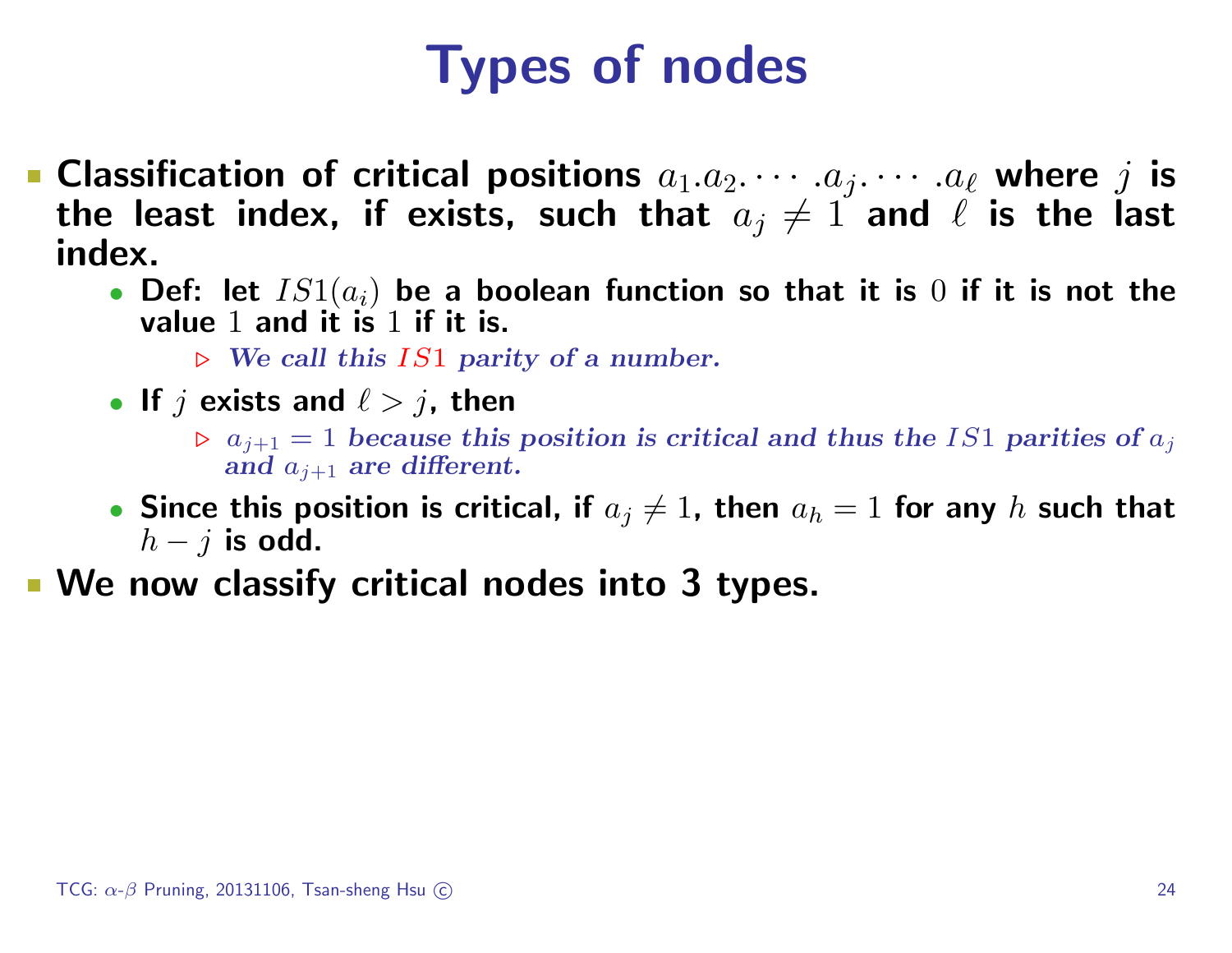# Type 1 nodes

**type 1: the root, or a node with all the**  $a_i$  are 1;

- This means  $j$  does not exist.
- Nodes on the leftmost branch.
- The leftmost child of a type 1 node except the root.

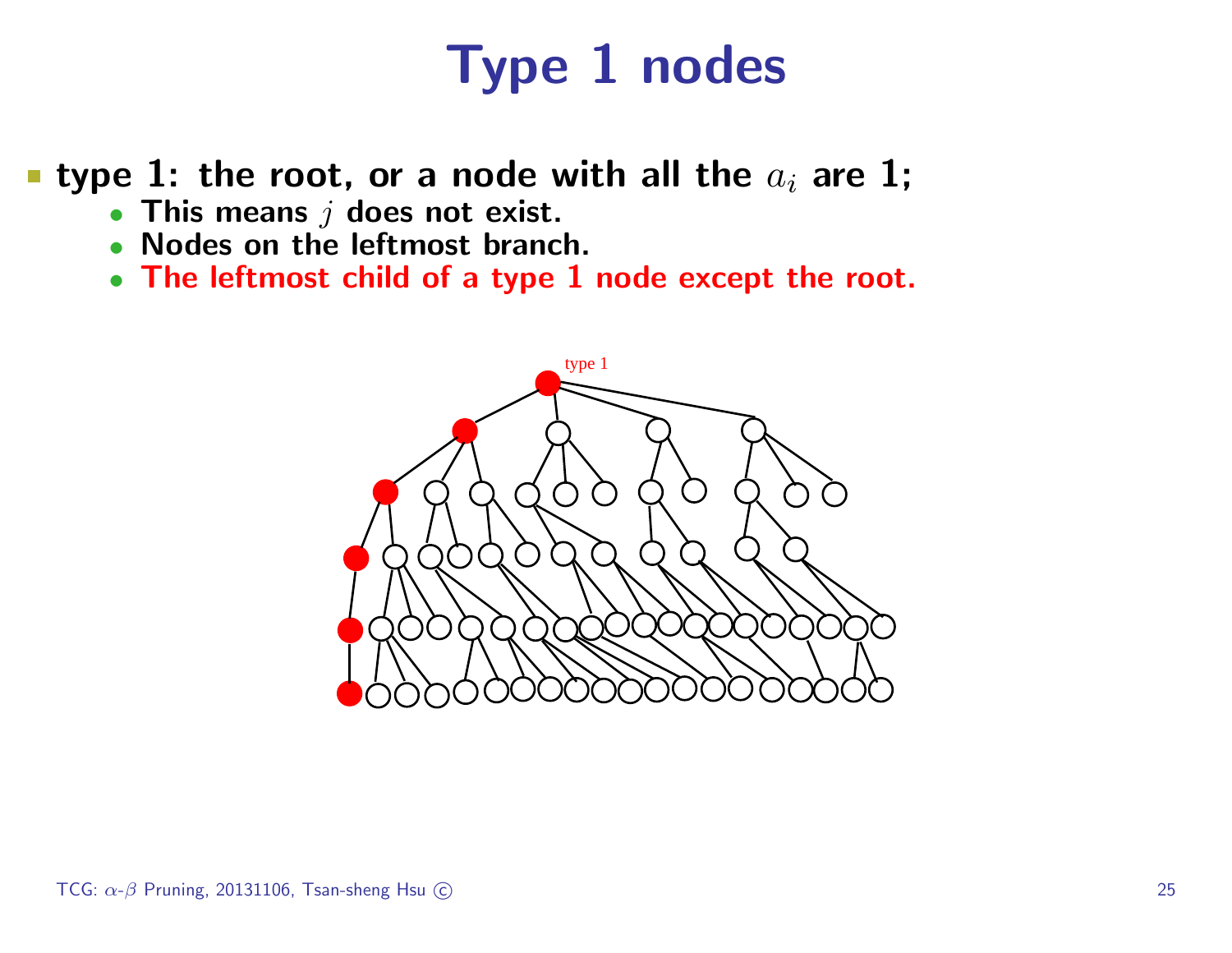# Type 2 nodes

- **Classification of critical positions**  $a_1.a_2.\cdots.a_j.\cdots.a_\ell$  where j is the least index such that  $a_j \neq 1$  and  $\ell$  is the last index.
- type 2:  $\ell j$  is zero or even;
	- type 2.1:  $\ell j = 0$ .
		- $\triangleright$  It is in the form of  $\underline{1.1.1. \cdots .1.1.1}.$  a<sub>l</sub> and  $a_\ell \neq 1$ .
		- $\triangleright$  The non-leftmost children of a type 1 node.
	- type 2.2:  $\ell j > 0$  and is even.
		- ► It is in the form of  $1.1. \cdots .1.1.a_j.1.a_{j+2}. \cdots .a_{\ell-2}.1.a_{\ell}.$
		- . Note, we will show 1.1. · · · .1.1.aj.1.aj+2. · · · .a`−2.1 is a type 3 node later.
		- $\triangleright$  All of the children of a type 3 node.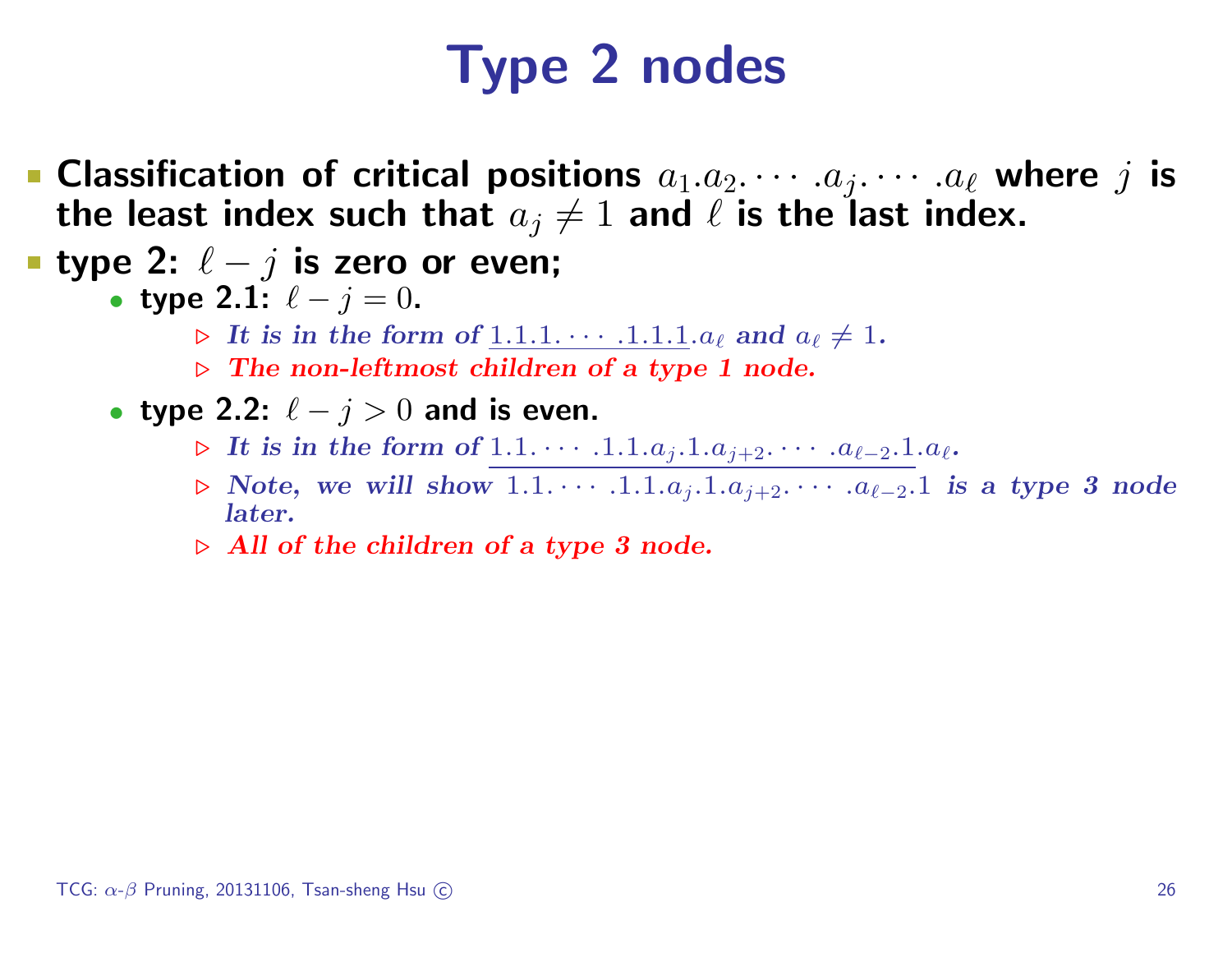# Type 3 nodes

- **Classification of critical positions**  $a_1.a_2.\cdots.a_j.\cdots.a_\ell$  where j is the least index such that  $a_j \neq 1$  and  $\ell$  is the last index.
- type 3:  $\ell j$  is odd;
	- type 3.1:  $\ell = j + 1$ .
		- $\triangleright$  It is of the form  $1.1. \cdots .1.a_j.1$
		- $\triangleright$  The leftmost child of a type 2.1 node.
	- type 3.2:  $\ell > j + 1$ .
		- ► It is of the form  $1.1. \cdots .1.a<sub>i</sub>.1.a<sub>i+2</sub>.1. \cdots .1.a<sub>l-1</sub>.1$
		- $\triangleright$  The leftmost child of a type 2.2 node.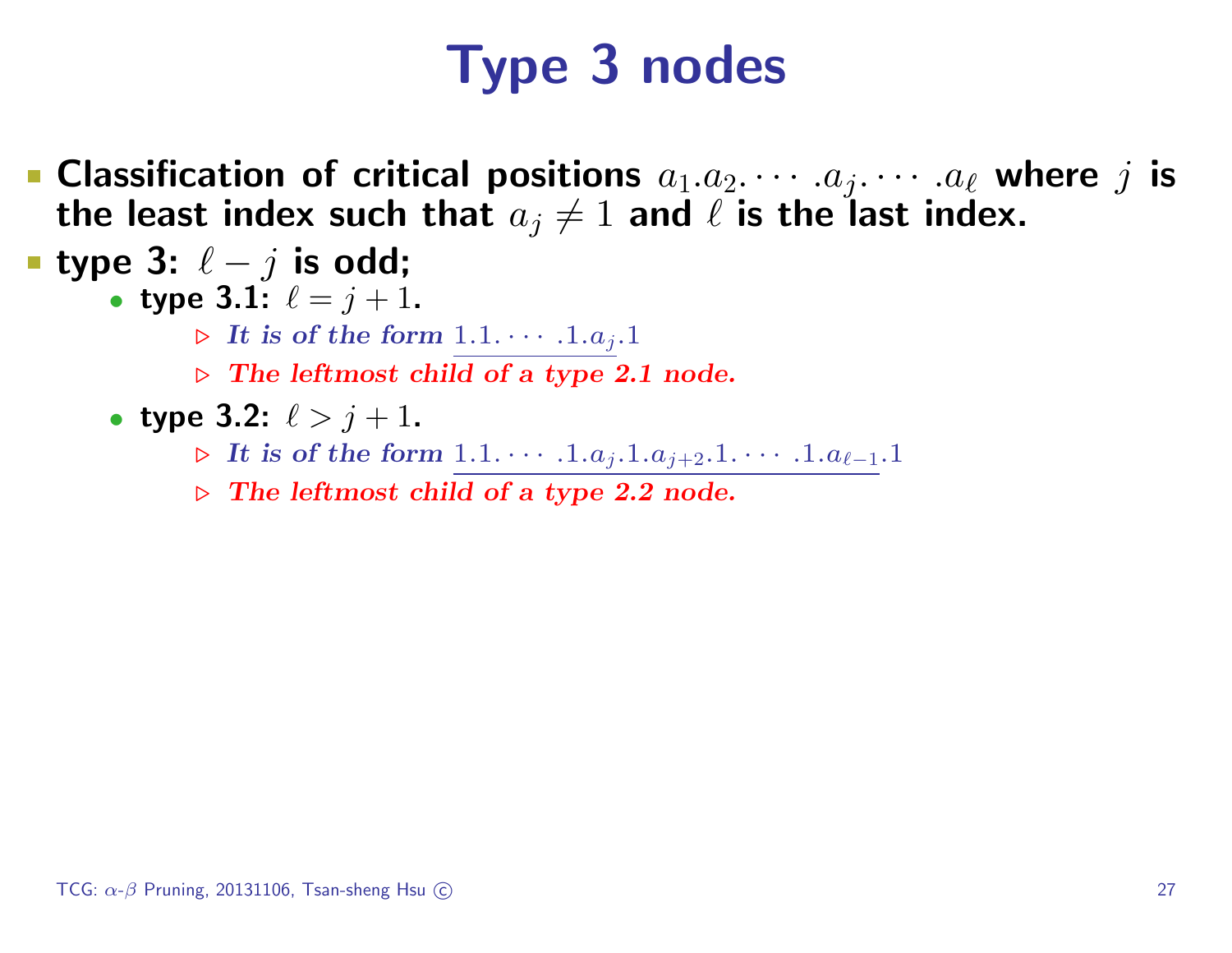## Comments

- **Nodes of the same have common properties.**
- **These properties can be used in solving other problems.** 
	- Efficient parallel processing.
- Main techinques used: you cannot have two consecutive non-1 numbers in the ID of a critical node.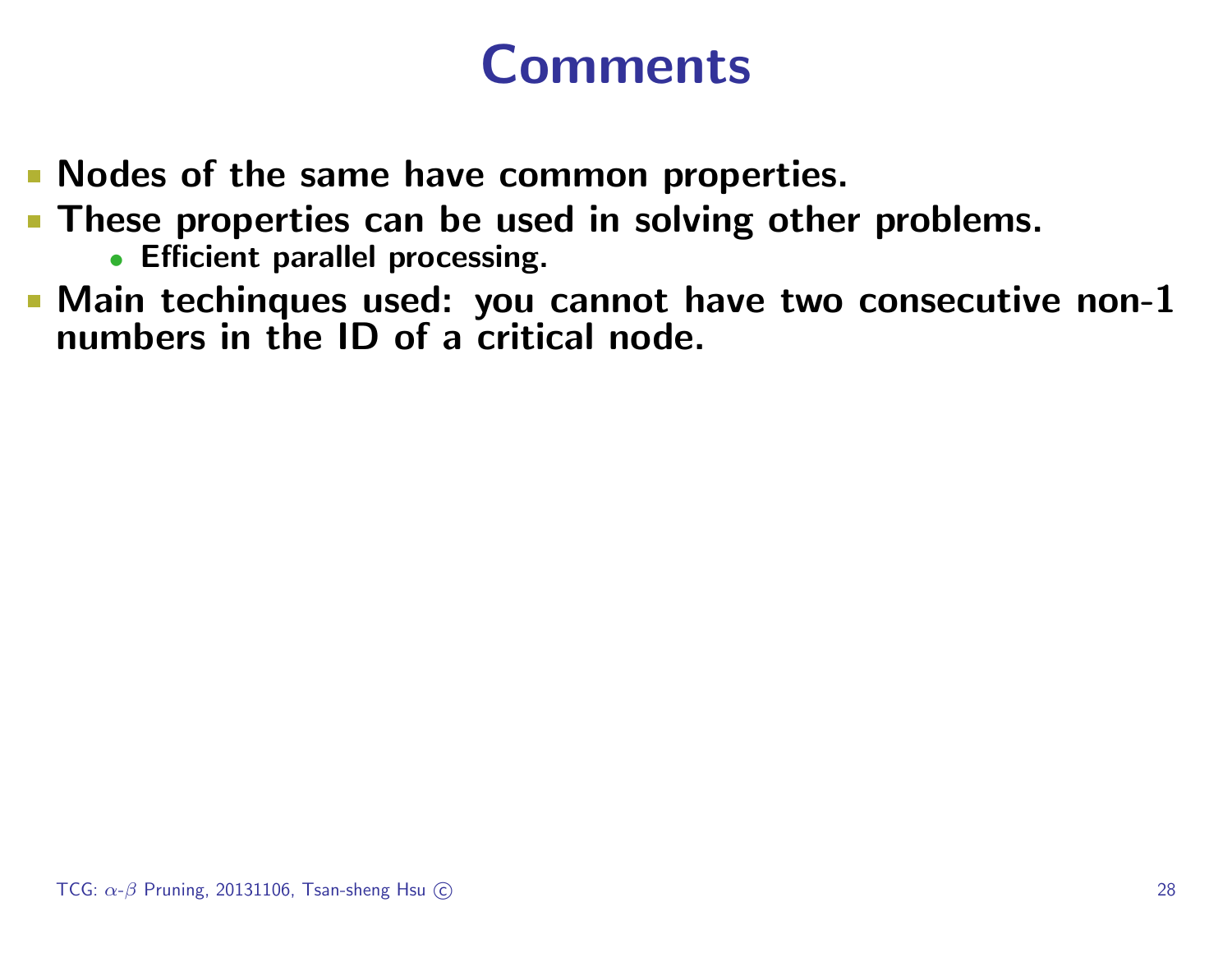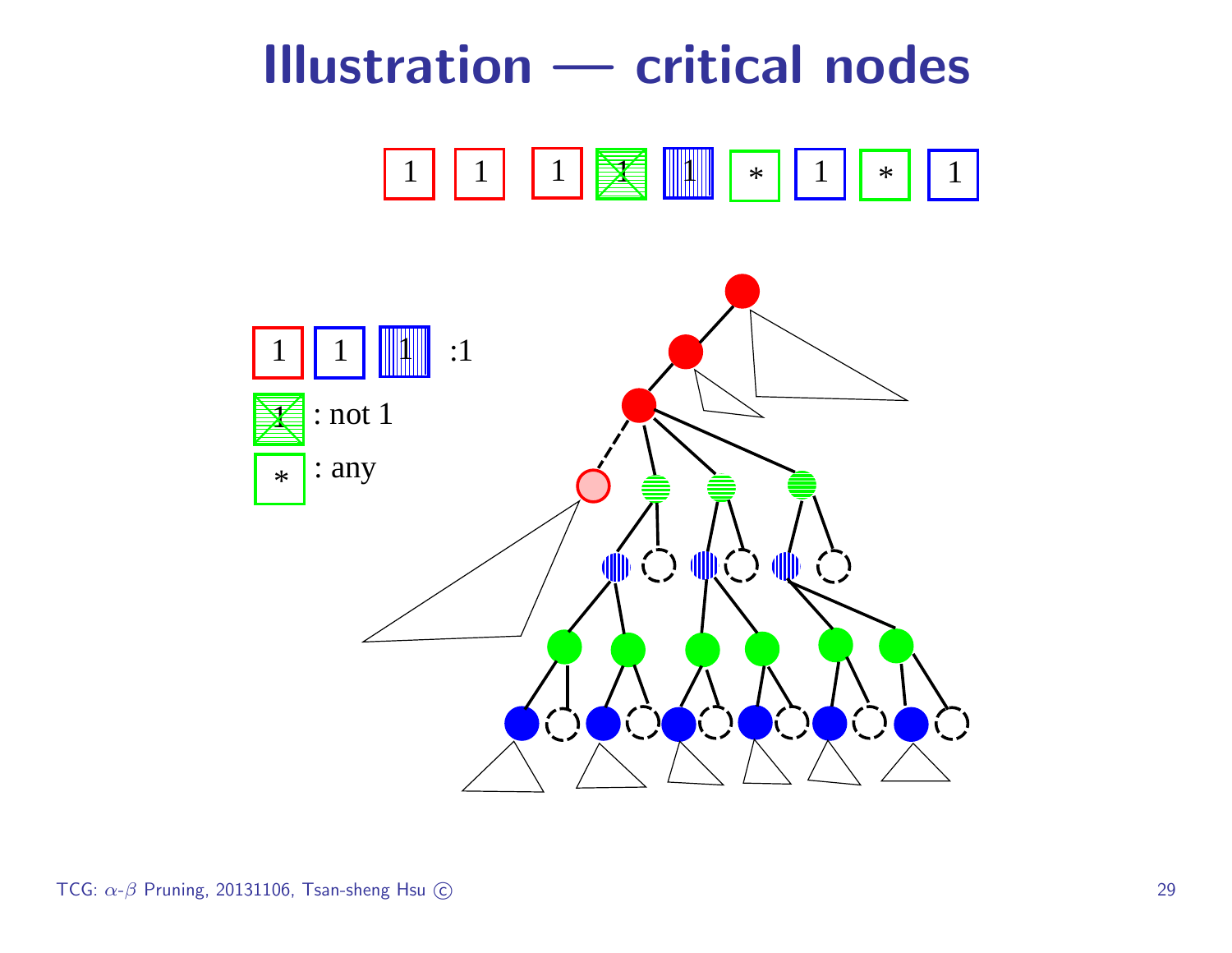# Type 2.1 nodes

- **Classification of critical positions**  $a_1.a_2.\cdots.a_j.\cdots.a_\ell$  where j is the least index such that  $a_j \neq 1$  and  $\ell$  is the last index.
- type 2:  $\ell j$  is zero or even;

• type 2.1: 
$$
\ell - j = 0
$$
.

- $\triangleright$  Then  $\ell = j$ .
- $\triangleright$  It is in the form of  $\underline{1.1.1. \cdots .1.1.1.}$  a<sub>l</sub> and  $a_\ell \neq 1$ .
- $\triangleright$  The non-leftmost children of a type 1 node.

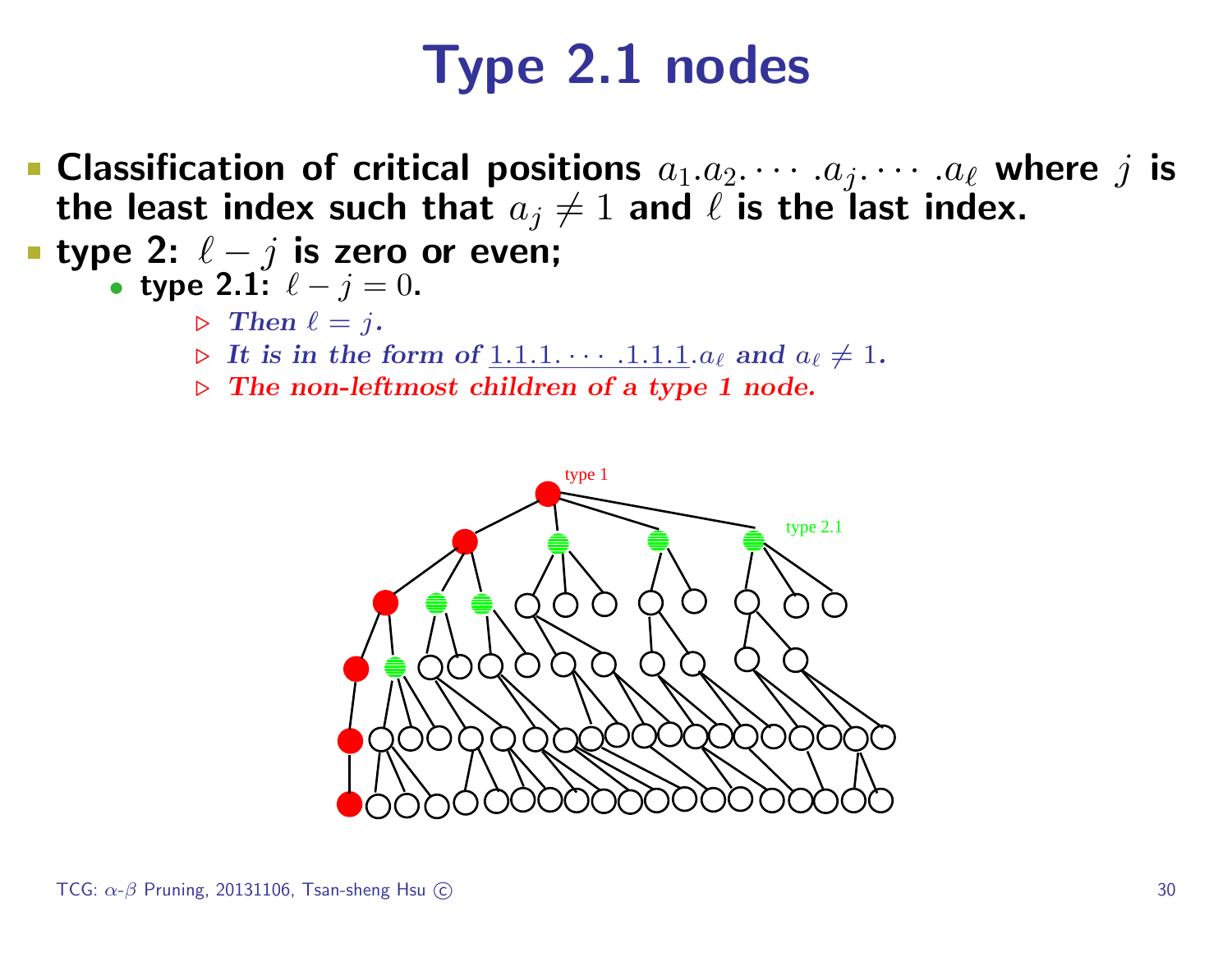# Type 3.1 nodes

• Classification of critical positions  $a_1.a_2.\cdots.a_j.\cdots.a_\ell$  where j is the least index such that  $a_j \neq 1$  and  $\ell$  is the last index.

■ type 3: 
$$
\ell - j
$$
 is odd;

- type 3.1:  $\ell = j + 1$ .
	- $\triangleright$  It is of the form  $1.1. \cdots .1.a_j.1$  and  $a_\ell \neq 1$ .
	- $\triangleright$  The leftmost child of a type 2.1 node.

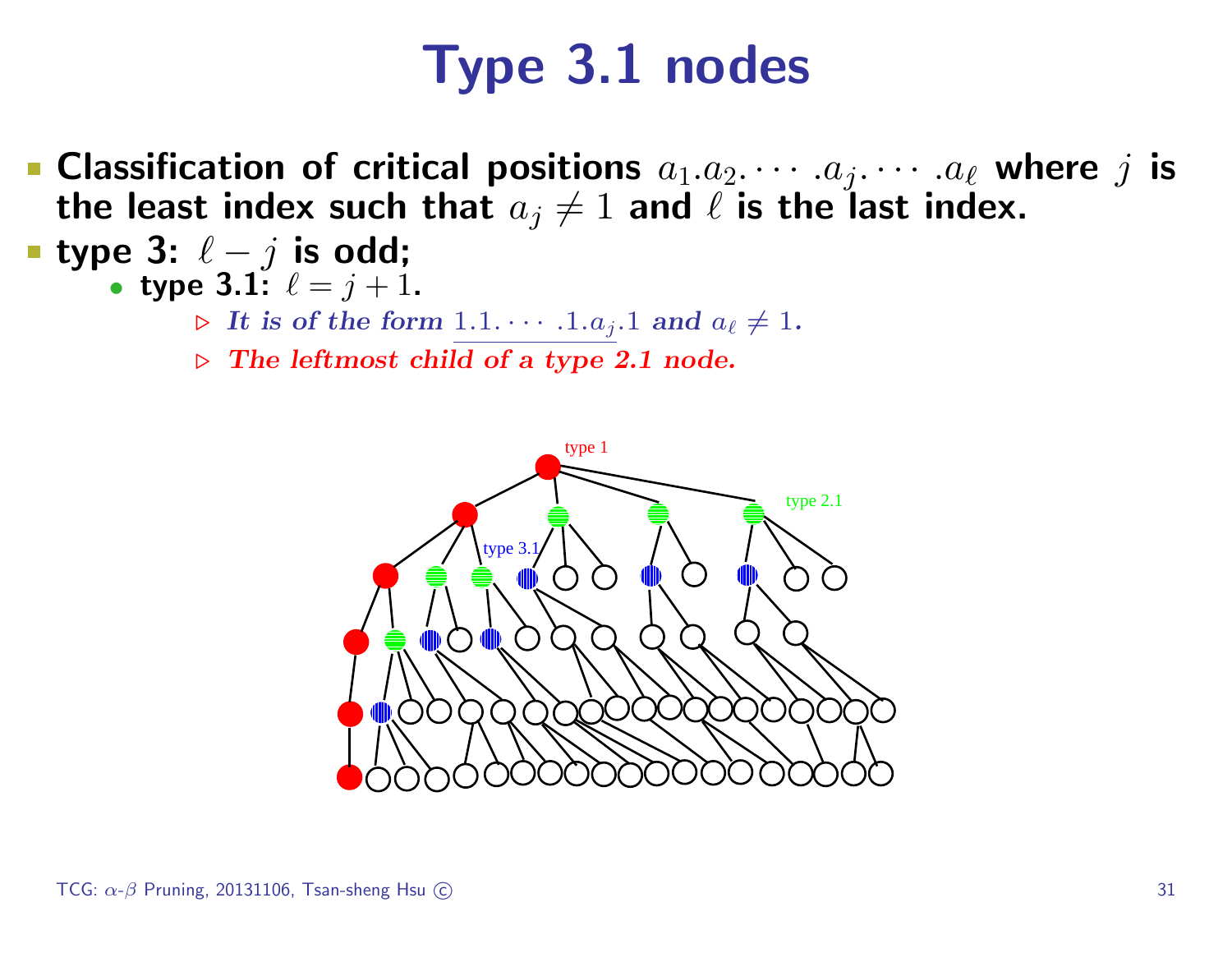# Type 2.2 nodes

- **Classification of critical positions**  $a_1.a_2.\cdots.a_j.\cdots.a_\ell$  where j is the least index such that  $a_j \neq 1$  and  $\ell$  is the last index.
- type 2:  $\ell j$  is zero or even;
	- type 2.2:  $\ell j > 0$  and is even.
		- $\triangleright$  The IS1 parties of  $a_j$  and  $a_{j+1}$  are different.  $\implies$  Since  $a_j \neq 1, a_{j+1} = 1.$
		- $\rhd (\ell 1) j$  is odd:  $\implies$  The IS1 parties of  $a_{\ell-1}$  and  $a_j$  are different.  $\implies$  Since  $a_j \neq 1, a_{\ell-1} = 1$ .
		- **⊳** It is in the form of 1.1. · · · · .1.1.a<sub>j</sub>.1.a<sub>j+2</sub>. · · · · .a<sub>ℓ-2</sub>.1.a<sub>ℓ</sub>.
		- $\triangleright$  Note, we will show 1.1.  $\dots$  .1.1. $a_j$ .1. $a_{j+2}$ .  $\dots$  . $a_{\ell-2}$ .1 is a type 3 node later.
		- $\triangleright$  All of the children of a type 3 node.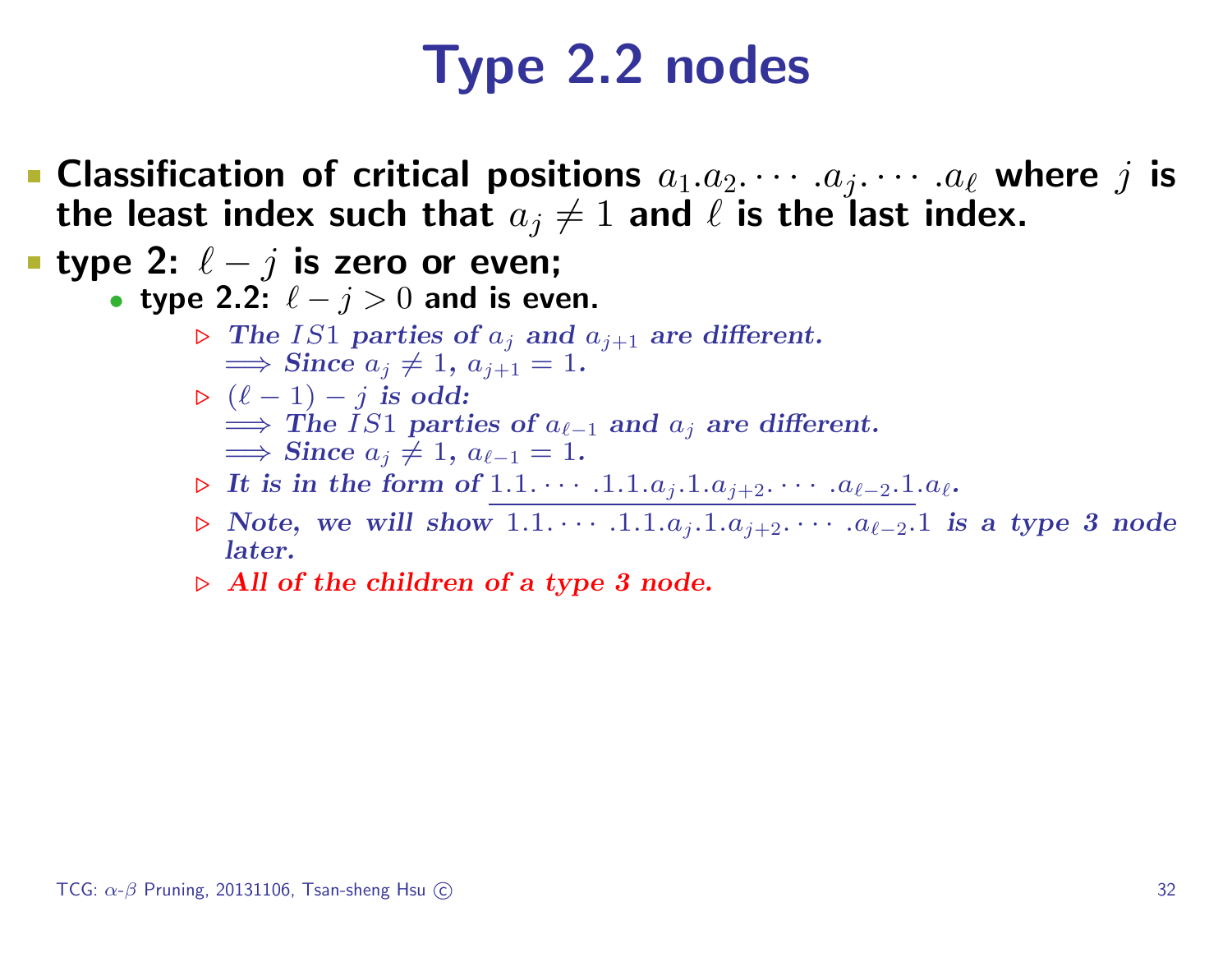# Type 3.2 nodes

**Classification of critical positions**  $a_1.a_2.\cdots.a_j.\cdots.a_\ell$  where j is the least index such that  $a_j \neq 1$  and  $\ell$  is the last index.

■ type 3: 
$$
\ell - j
$$
 is odd;

• 
$$
a_j \neq 1
$$
 and  $\ell - j$  is odd

- $\triangleright$  Since this position is critical, the IS1 parities of  $a_j$  and  $a_\ell$  are different.  $\implies a_{\ell} = 1$  $\implies a_{i+1} = 1$
- It is in the form of
	- $> 1.1. \cdot \cdot \cdot 1.a<sub>j+2</sub>.1. \cdot \cdot \cdot 1.a<sub>ℓ-1</sub>.1.$
- The leftmost child of a type 2 node.

• type 3.1: 
$$
\ell = j + 1
$$
.

- $\triangleright$  It is of the form  $1.1. \cdots .1.a_j.1$
- $\triangleright$  The leftmost child of a type 2.1 node.

• type 3.2: 
$$
\ell > j + 1
$$
.

- ► It is of the form  $1.1. \cdots .1.a_j.1.a_{j+2}.1. \cdots .1.a_{\ell-1}.1$
- $\triangleright$  The leftmost child of a type 2.2 node.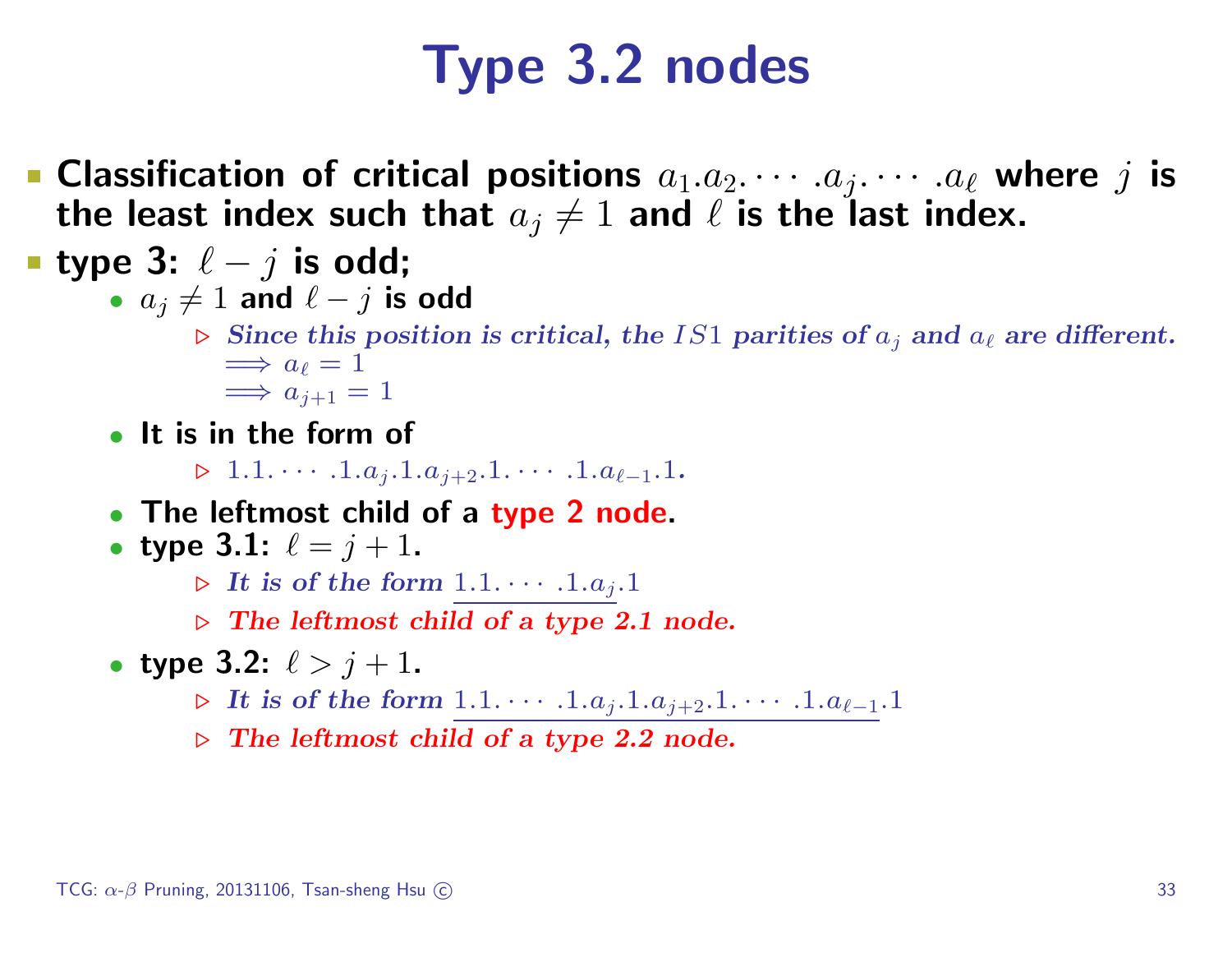# Illustration — Types of nodes

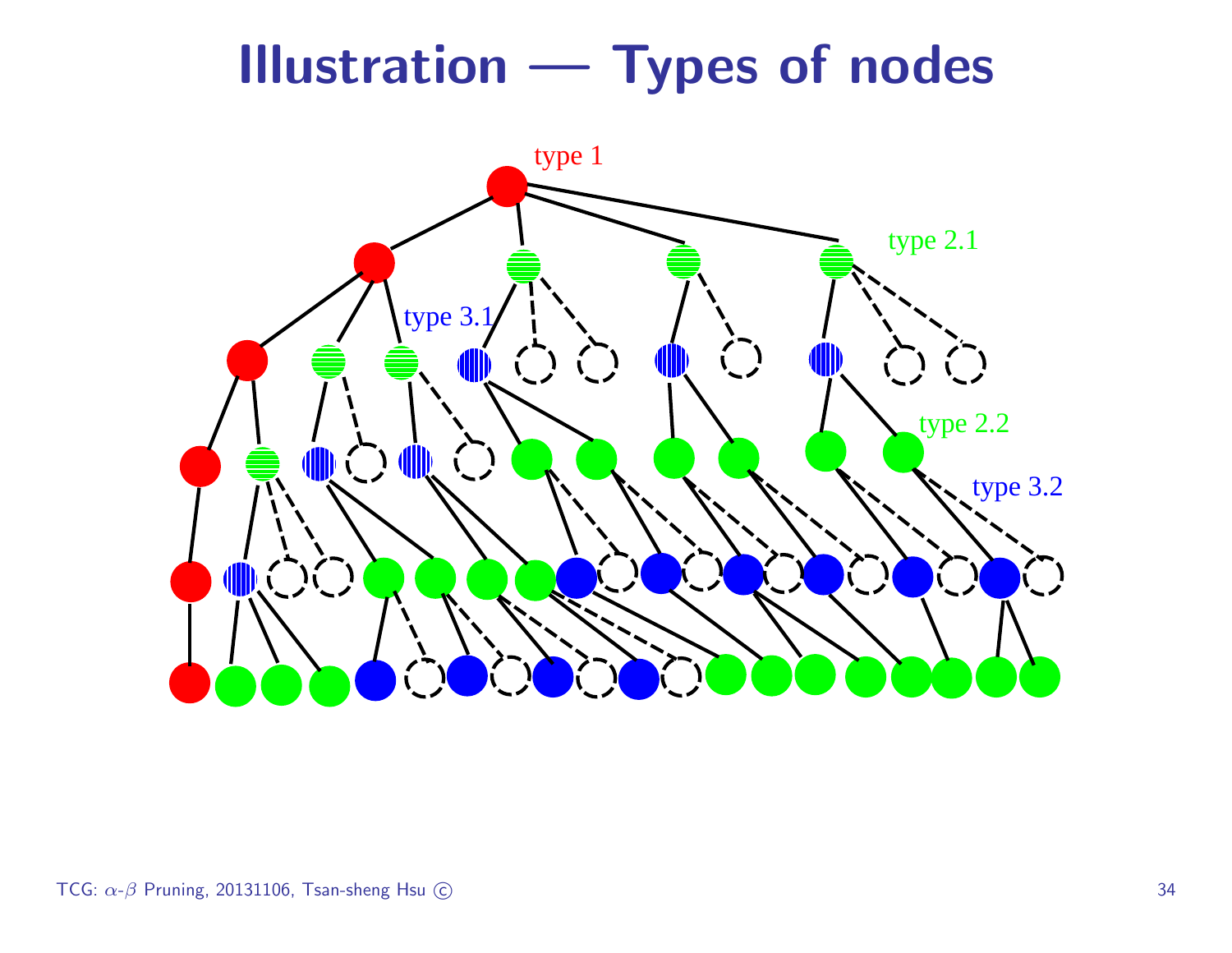## Proof sketch for Theorem 1

#### **• Properties (invariants)**

- A type 1 position  $p$  is examined by calling  $F2(p, -\infty, \infty)$ 
	- $\triangleright$  p's first successor  $p_1$  is of type 1
	- $\triangleright F(p) = -F(p_1) \neq \pm \infty$
	- $p > p's$  other successors  $p_2, \ldots, p_d$  are of type 2
	- $p_i, i > 1$ , are examined by calling  $F2(p_i, -\infty, F(p_1))$

#### • A type 2 position p is examined by calling  $F2(p, -\infty, beta)$  where  $-\infty < \text{beta} \leq F(p)$

- $\triangleright$  p's first successor  $p_1$  is of type 3
- $F(p) = -F(p_1)$
- $\triangleright$  p's other successors  $p_2, \ldots, p_d$  are not examined
- A type 3 position  $p$  is examined by calling  $F2(p, alpha, \infty)$  where  $\infty$  > alpha ≥  $F(p)$ 
	- $\triangleright$  p's successors  $p_1, \ldots, p_d$  are of type 2
	- $\triangleright$  they are examined by calling  $F2(p_1, -\infty, -alpha)$ *pha*),  $F2(p_2, -\infty, -\max\{m_1, alpha\}), \ldots, F2(p_i, -\infty, -\max\{m_{i-1}, alpha\})$ where  $m_i = F_2(p_i, -\infty, -\max\{m_{i-1}, alpha\})$

#### Using an inductive argument to prove all and also only critical positions are examined.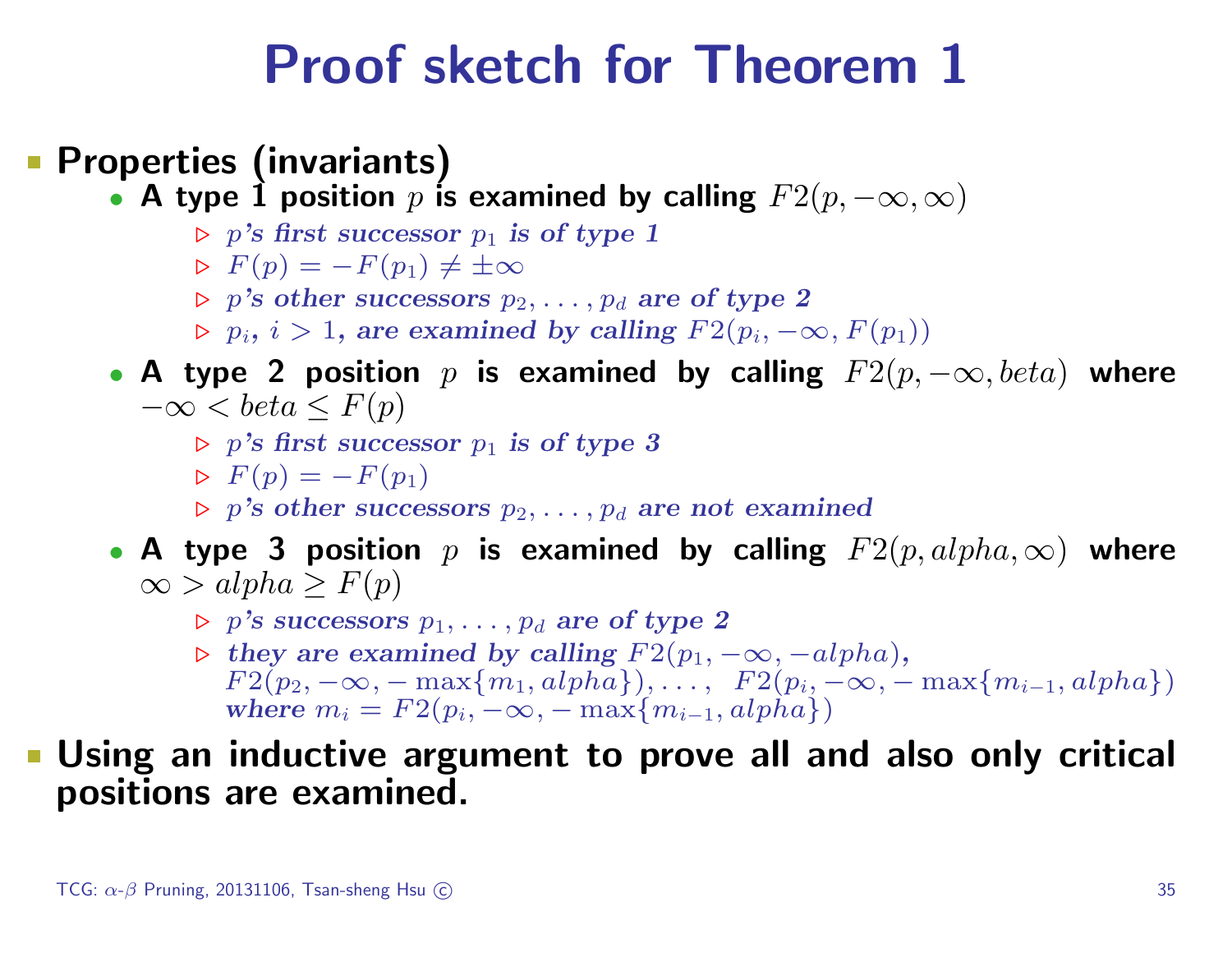### Analysis: best case

**• Corollary 1: Assume each position has exactly**  $d$  **successors** 

• The number of positions examined by the alpha-beta procedure on level  $i$  is exactly

$$
d^{\lceil i/2 \rceil} + d^{\lfloor i/2 \rfloor} - 1.
$$

#### Proof:

- There are  $d^{\lfloor i/2\rfloor}$  sequences of the form  $a_1.\cdots.a_i$  with  $1\leq a_i\leq d$  for all i such that  $a_i = 1$  for all odd values of i.
- There are  $d^{\lceil i/2\rceil}$  sequences of the form  $a_1.\cdots.a_i$  with  $1\leq a_i\leq d$  for all i such that  $a_i = 1$  for all even values of i.
- We subtract 1 for the sequence  $1.1 \cdots .1.1$  which are counted twice.

**Total number of nodes visited is** 

$$
\sum_{i=0}^{\ell} d^{\lceil i/2 \rceil} + d^{\lfloor i/2 \rfloor}-1.
$$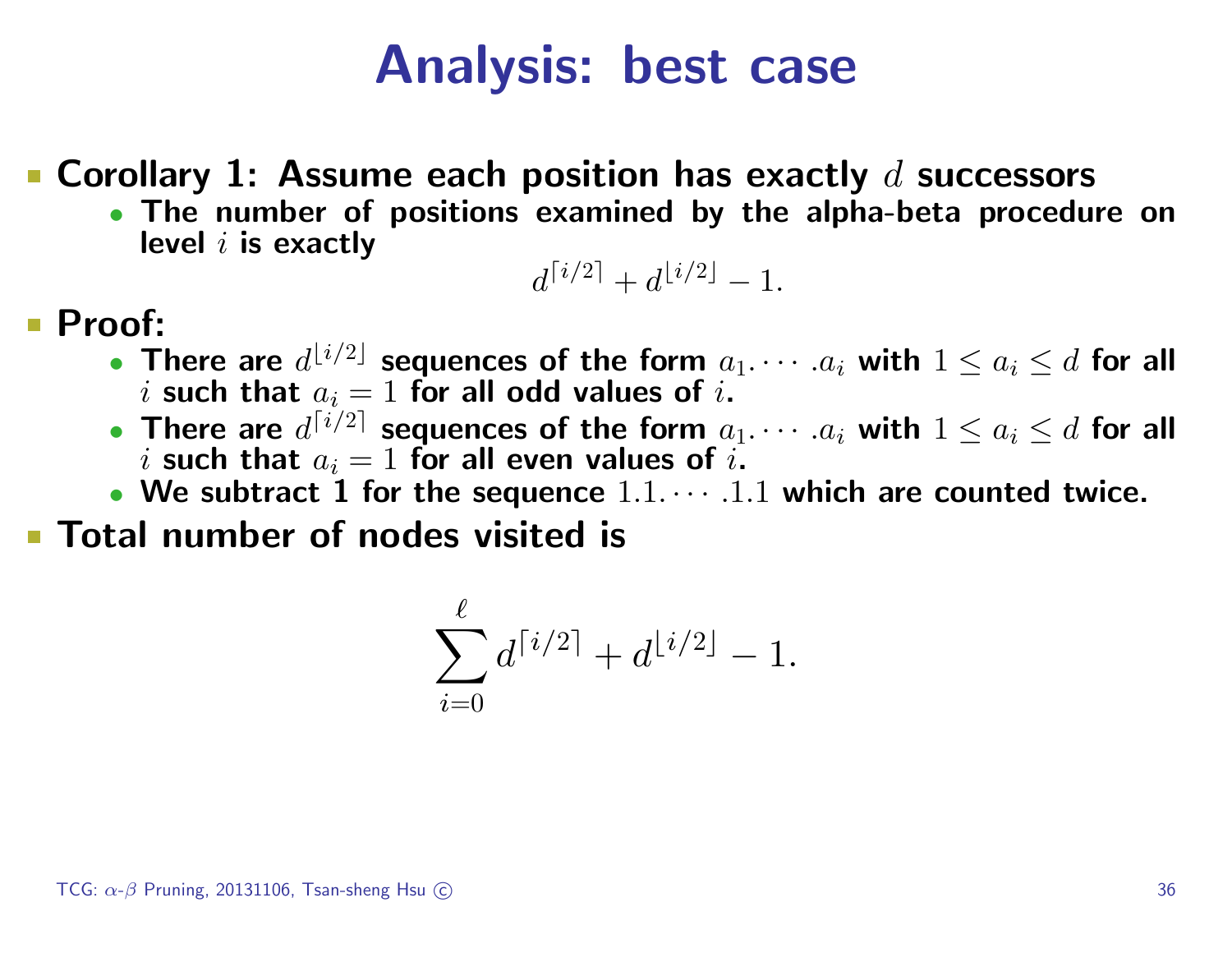## Analysis: average case

- Assumptions: Let a random game tree be generated in such a way that
	- each position on level  $j$  has probability  $q_j$  of being nonterminal
	- has an average of  $d_i$  successors
- **Properties of the above random game tree** 
	- Expected number of positions on level  $\ell$  is  $d_0 \cdot d_1 \cdots d_{\ell-1}$
	- Expected number of positions on level  $\ell$  examined by an alpha-beta procedure assumed the random game tree is perfectly ordered is

$$
d_0q_1d_2q_3\cdots d_{\ell-2}q_{\ell-1} + q_0d_1q_2d_3\cdots q_{\ell-2}d_{\ell-1} - q_0q_1\cdots q_{\ell-1} \text{if } \ell \text{ is even};
$$

 $d_0q_1d_2q_3 \cdots q_{\ell-2}d_{\ell-1} + q_0d_1q_2d_3 \cdots d_{\ell-2}q_{\ell-1} - q_0q_1 \cdots q_{\ell-1}$ if  $\ell$  is odd

#### **Proof sketch:**

- If  $x$  is the expected number of positions of a certain type on level  $j$ , then  $xd_i$  is the expected number of successors of these positions, and  $xq_i$  is the expected number of "numbered 1" successors.
- The above numbers equal to those of Corollary 1 when  $q_j = 1$  and  $d_j = d$  for  $0 \leq j < \ell$ .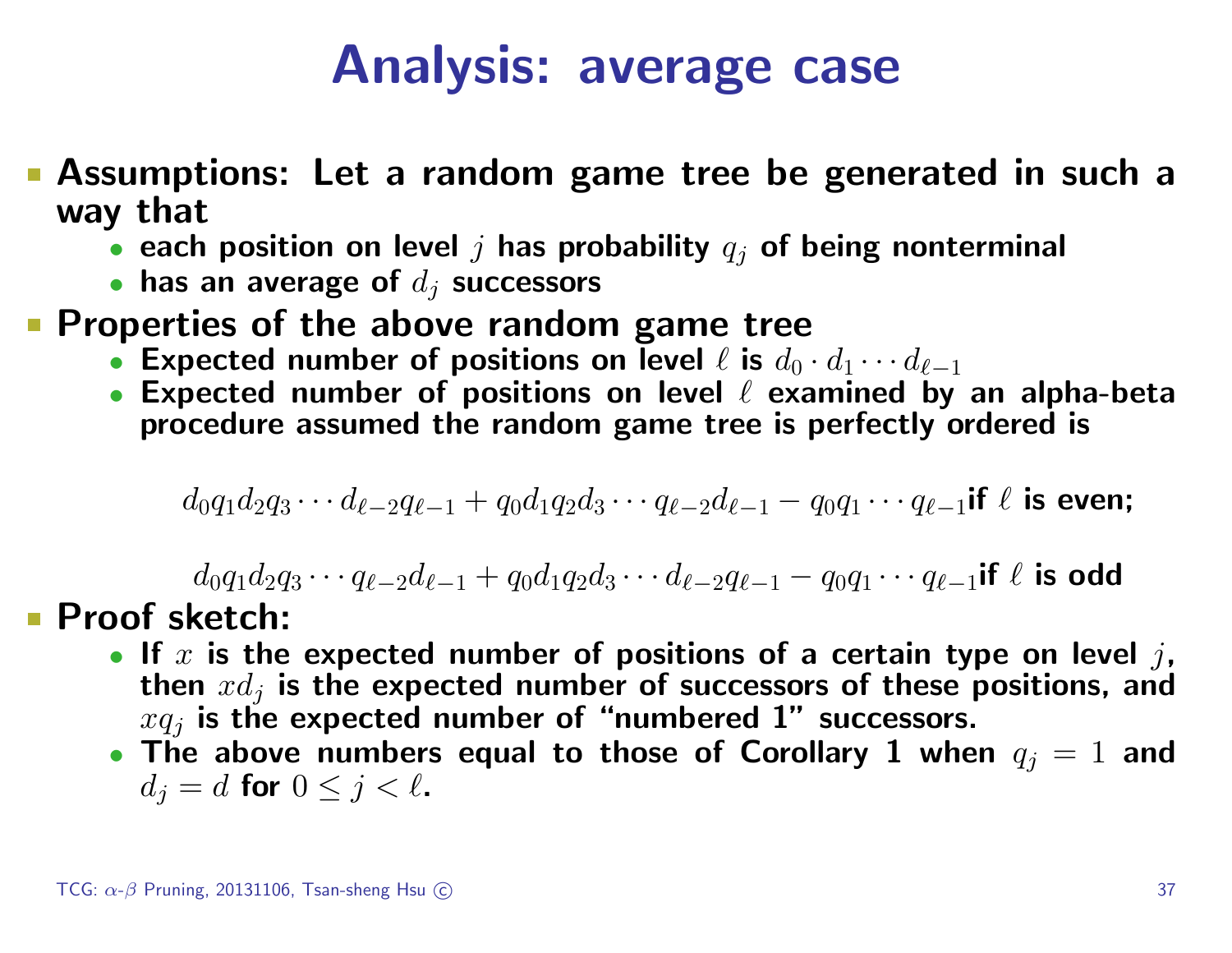## Perfect ordering is not always best

- Intuitively, we may "think" alpha-beta pruning would be most effective when a game tree is perfectly ordered.
	- That is, when the first successor of every position is the best possible move.
	- This is not always the case!



Truly optimum order of game trees traversal is not obvious.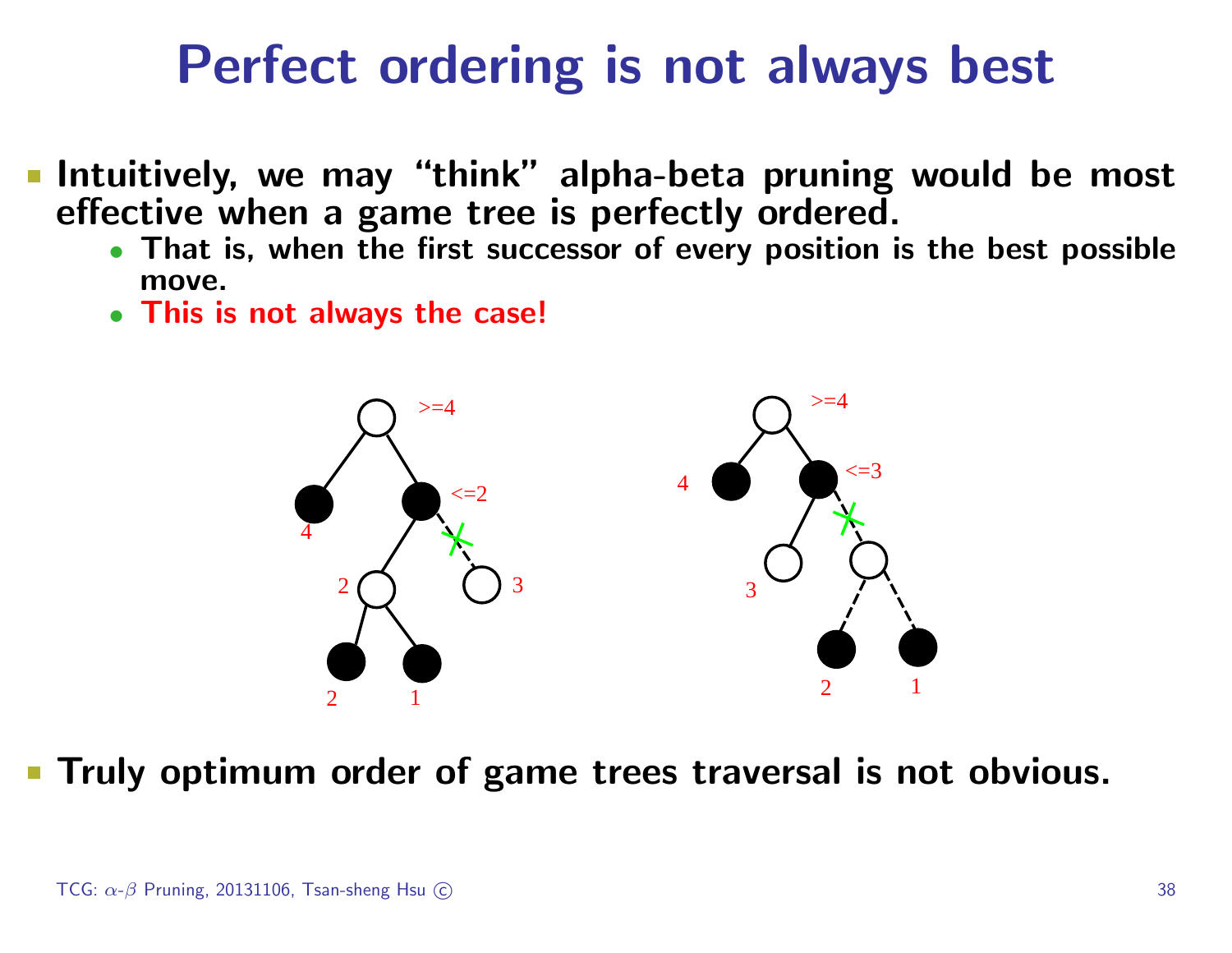## When is a branch pruned?

- **Assume a node r has two children** u and v with u being visited before  $v$  using some move ordering.
	- Further assume  $u$  produced a new bound  $bound$ .
- **Assume node**  $v$  has a child  $w$ .
	- If the value  $new$  returned from  $w$  can cause a range conflict with  $bound$ , then branches of  $v$  later than  $w$  are cut.
- $\blacksquare$  This means as long as the "relative" ordering of  $u$  and  $v$  are good enough, then we can have some cut-off.
	- There is no need for  $r$  to have the best move ordering.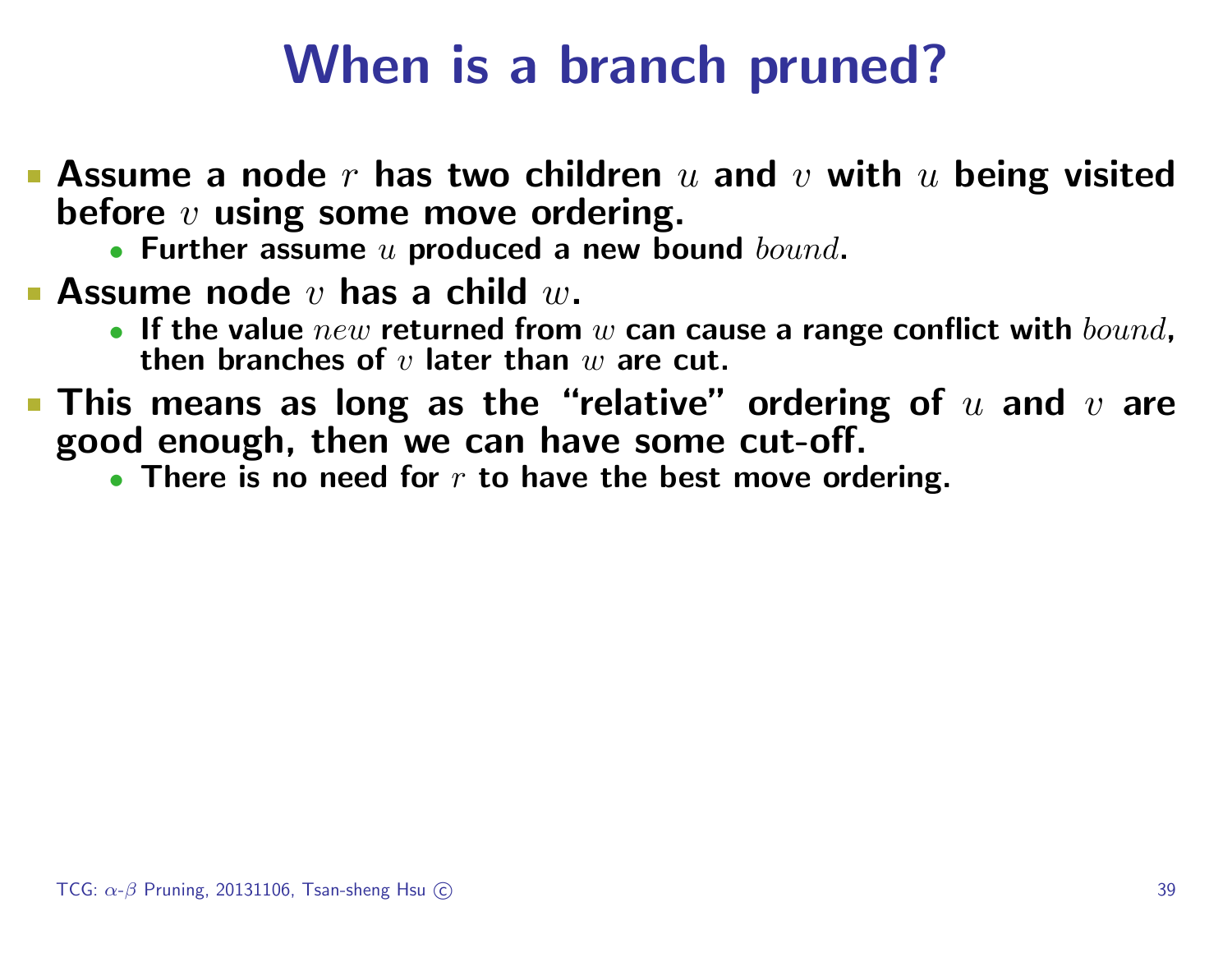## Theorem 2

- Theorem 2: Alpha-beta pruning is optimum in the following sense:
	- Given any game tree and any algorithm which computes the value of the root position, there is a way to permute the tree

 $\triangleright$  by reordering successor positions if necessary;

- so that every terminal position examined by the alpha-beta method under this permutation is examined by the given algorithm.
- Furthermore if the value of the root is not  $\infty$  or  $-\infty$ , the alpha-beta procedure examines precisely the positions which are critical under this permutation.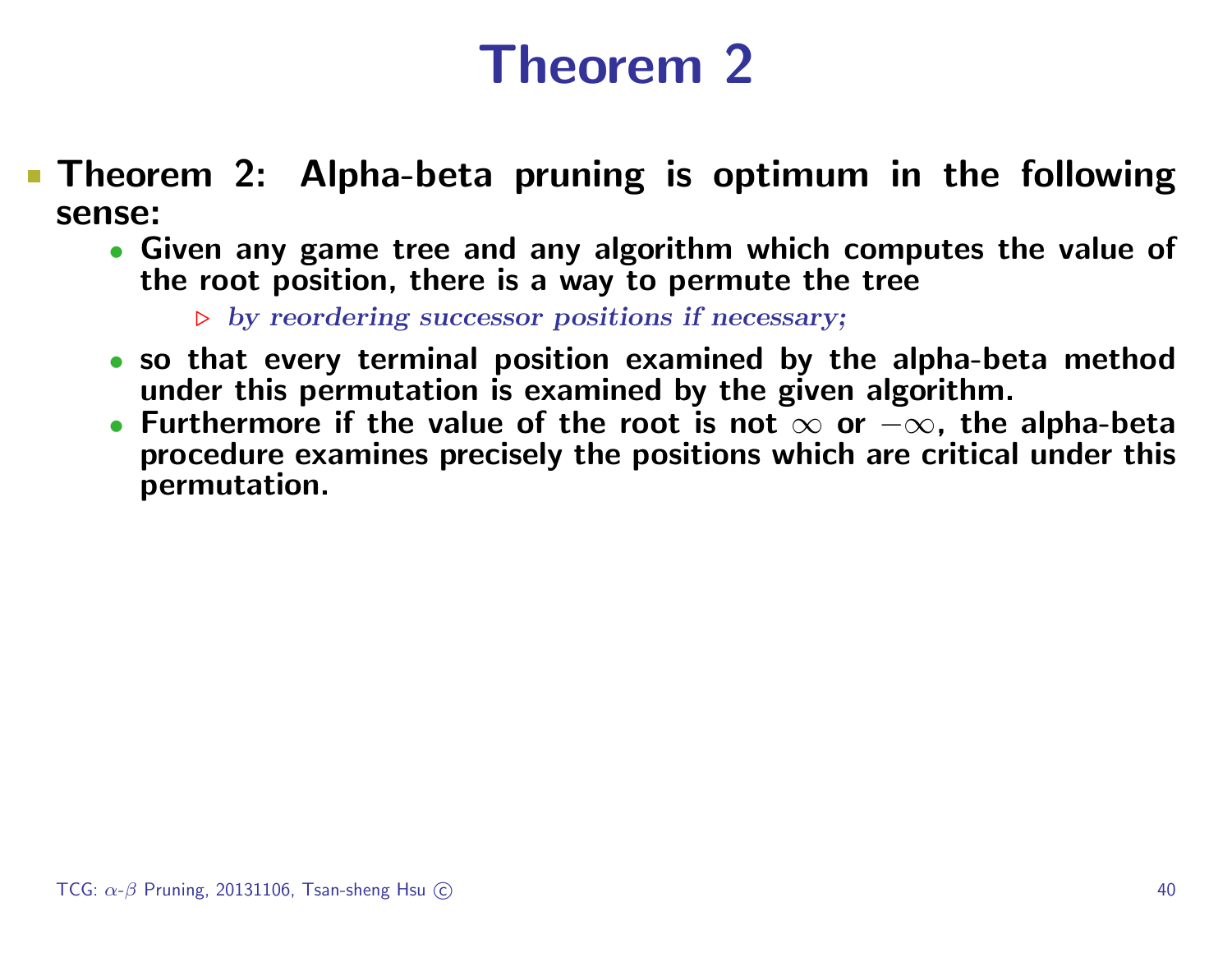## Variations of alpha-beta search

- Initially, to search a tree with the root  $r$  by calling  $F2(r,-\infty,+\infty)$ .
	- What does it mean to search a tree with the root  $r$  by calling  $F2(r,alpha,beta)$ ?
		- $\triangleright$  To search the tree rooted at r requiring that the returned value to be within alpha and beta.

In an alpha-beta search with a pre-assigned window  $|alpha, beta|$ :

- Failed-high means it returns a value that is larger than or equal to its upper bound beta.
- Failed-low means it returns a value that is smaller than or equal to its lower bound  $alpha$ .

#### **Variations:**

- $\bullet\,$  Brute force Nega-Max version:  $F$ 
	- $\triangleright$  Always finds the correct answer according to the Nega-Max formula.
- Fail hard alpha-beta cut (Nega-Max) version:  $F2$
- Fail soft alpha-beta cut (Nega-Max) version:  $F3$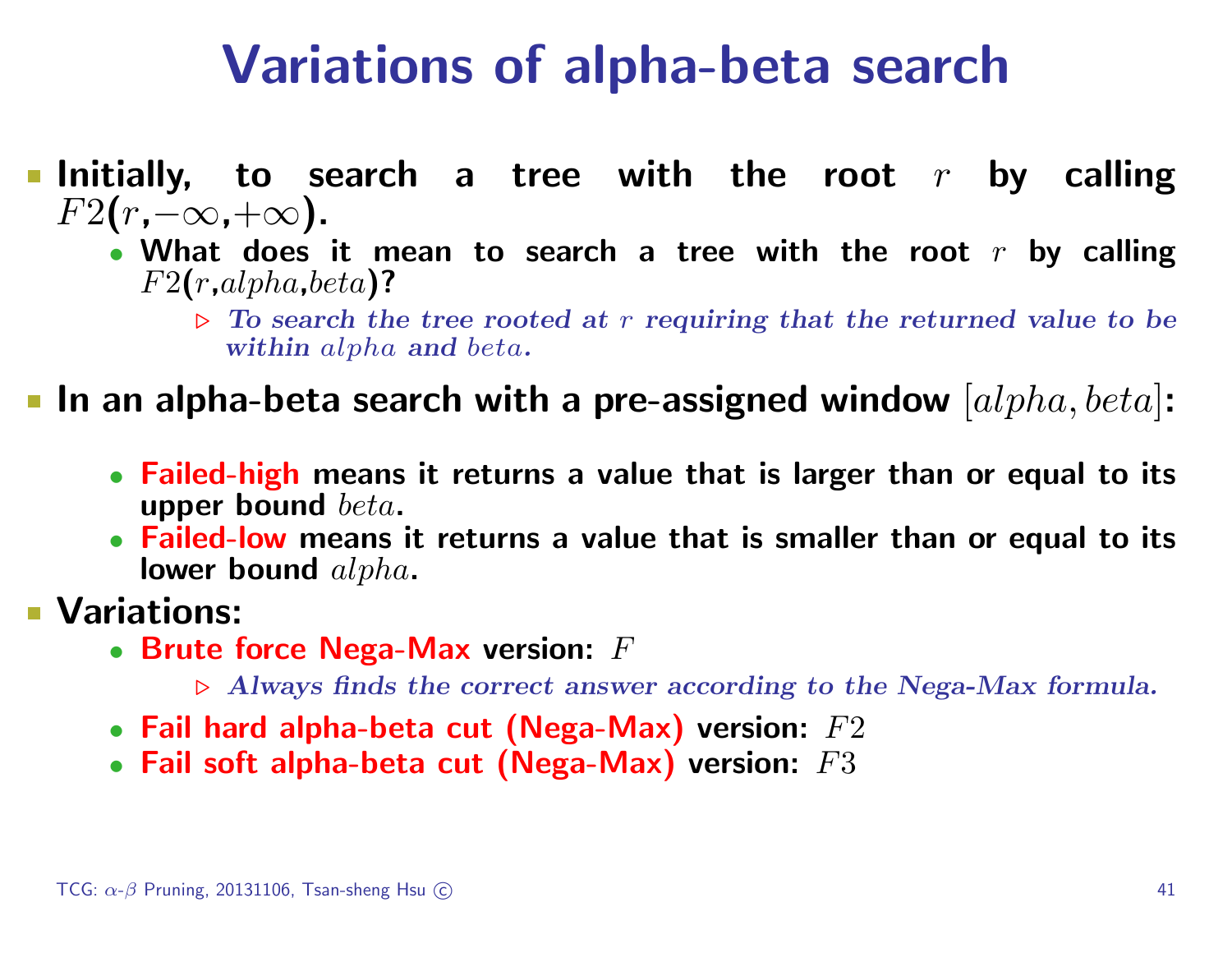## Fail hard version

Original version.

Algorithm  $F2$ (position p, value  $alpha$ , value  $beta$ )

- determine the successor positions  $p_1, \ldots, p_d$
- if  $d = 0$  // a terminal node
	- or depth reaches the cutoff threshold  $//$  from iterative deepening or time is running up // from timing control
		- or some other constraints are met // add knowledge here
- then return  $h(p)$  else
- begin
	- $\triangleright$   $m := alpha / /$  hard initial value
	- $\triangleright$  for  $i := 1$  to d do
	- $\triangleright$  begin

$$
\triangleright \qquad t := -F2(p_i, -beta, -m)
$$

- $\triangleright$  if  $t > m$  then  $m := t \nightharpoondown t$  the returned value is "used"
- $\triangleright$  if  $m \geq beta$  then return $(m)$  // cut off
- $\triangleright$  end
- end
- $\bullet$  return  $m$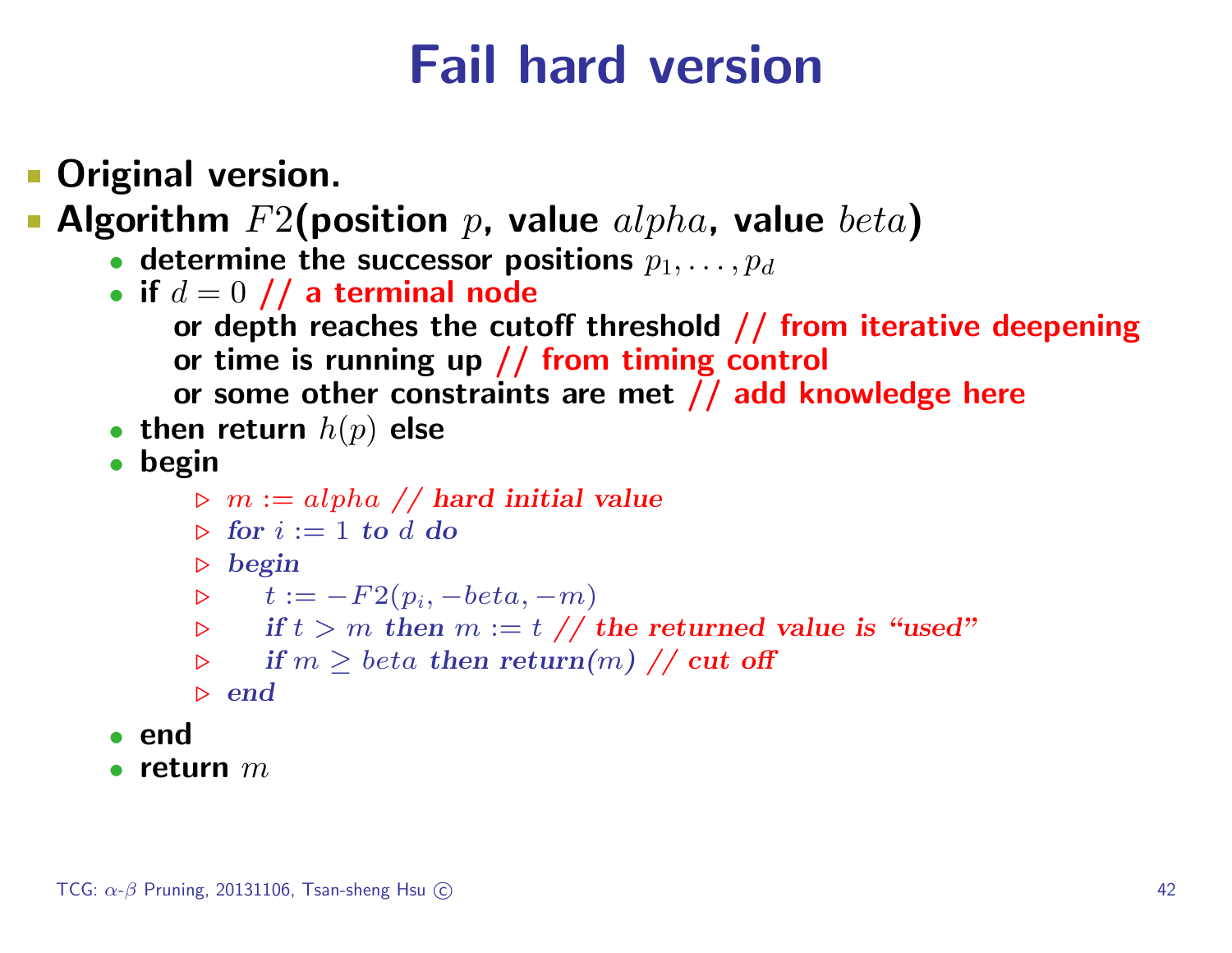### Properties and comments

#### **Properties:**

- alpha  $\lt{beta}$
- $F2(p, alpha, beta) = alpha$  if  $F(p) \le alpha$
- $F2(p, alpha, beta) = F(p)$  if  $alpha < F(p) < beta$
- $F2(p, alpha, beta) = beta$  if  $F(p) \geq beta$
- $F2(p, -\infty, +\infty) = F(p)$

#### Comments:

- $F2(p, alpha, beta)$ : find the best possible value according to a nega-max formula for the position  $p$  with the constraints that
	- $\triangleright$  If  $F(p)$  is less than the lower bound alpha, then  $F2(p, alpha, beta)$ returns with a value alpha from a terminal position whose value is  $\leq alpha.$
	- $\triangleright$  If  $F(p)$  is more than the upper bound beta, then  $F2(p, alpha, beta)$ returns with value beta from a terminal terminal position whose value  $is > beta.$
- The meanings of  $alpha$  and  $beta$  during searching:
	- $\triangleright$  For a max node: the current best value is at least alpha.
	- $\triangleright$  For a min node: the current best value is at most beta.
- $F2$  always finds a value that is within  $alpha$  and  $beta$ .
	- $\triangleright$  The bounds are hard, i.e., cannot be violated.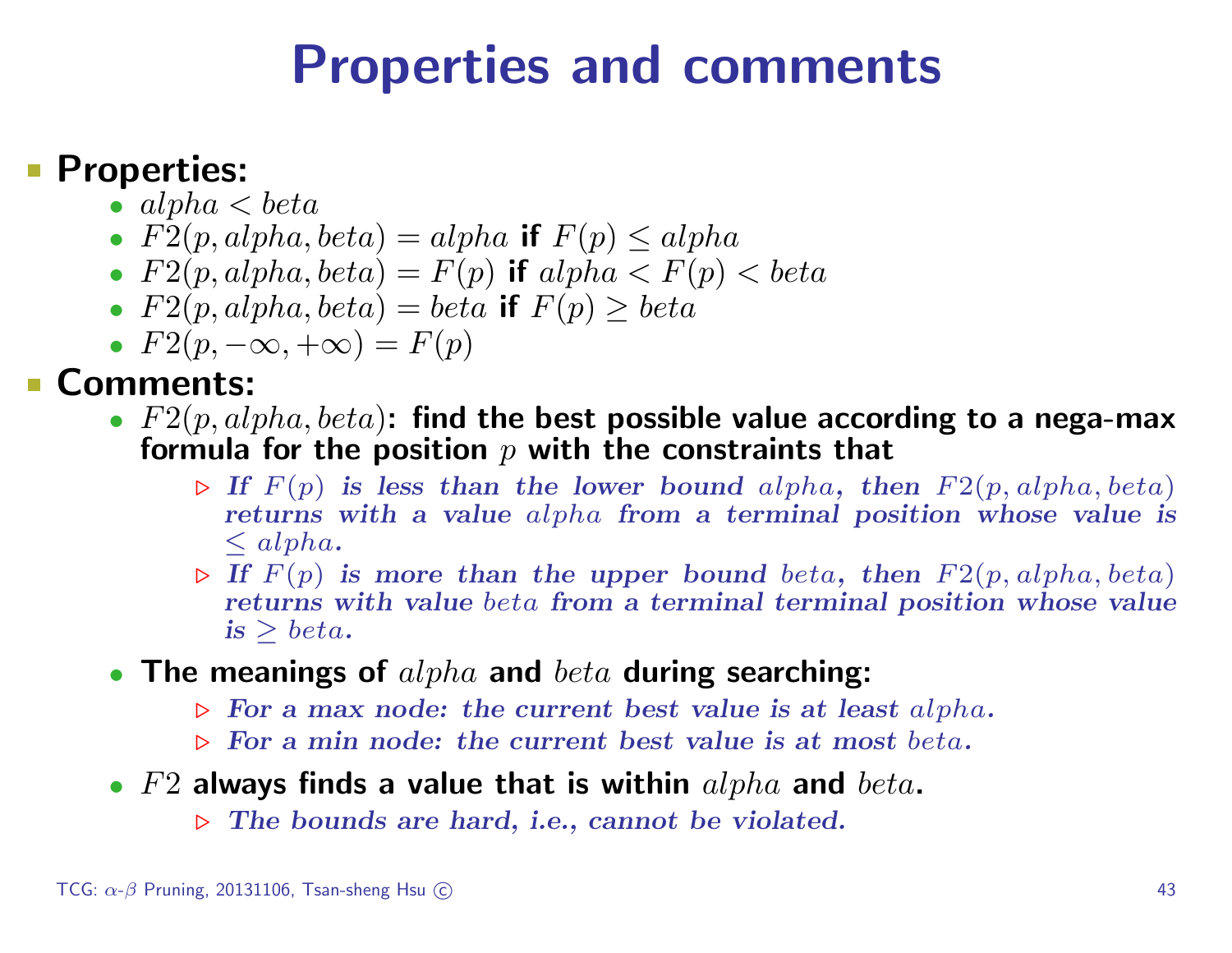# Fail hard version: Example



**As long as the value of the leaf node**  $W$  is less than the current  $alpha$  value, the returned value of  $A$  will be at least the returned value of W.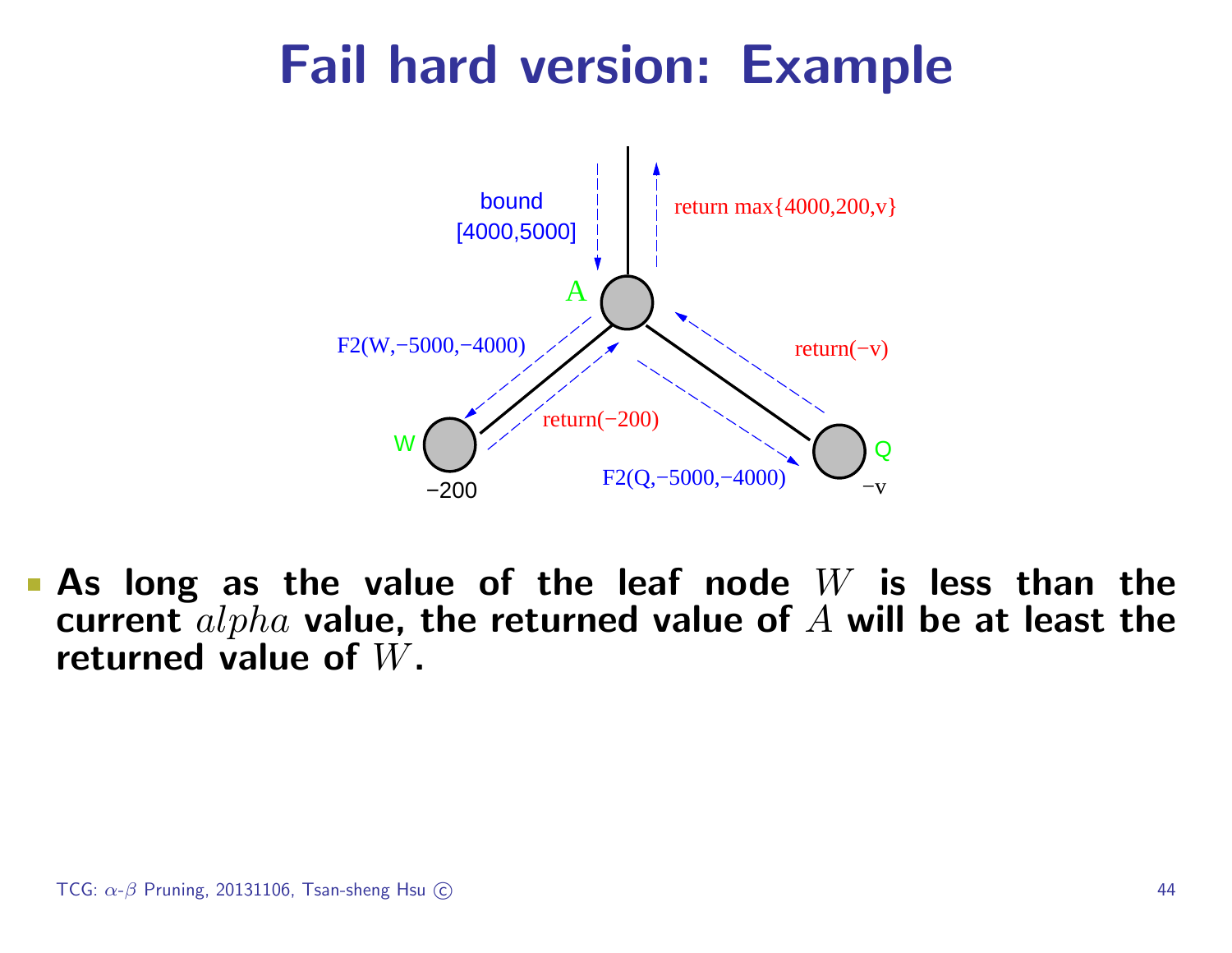## Fail soft version

- Algorithm  $F3$ (position p, value  $alpha$ , value  $beta$ )
	- determine the successor positions  $p_1, \ldots, p_d$
	- if  $d = 0$  // a terminal node
		- or depth reaches the cutoff threshold  $//$  from iterative deepening or time is running up  $//$  from timing control
		- or some other constraints are met // add knowledge here
	- then return  $h(p)$  else
	- begin
		- $\triangleright$  m :=  $-\infty$  // soft initial value
		- $\triangleright$  for  $i := 1$  to d do
		- $\triangleright$  begin
		- $\triangleright \quad t := -F3(p_i, -beta, -\max\{m, alpha\})$
		- $\triangleright$  if  $t > m$  then  $m := t \text{ // }$  the returned value is "used"
		- $\triangleright$  if  $m \geq beta$  then return $(m)$  // cut off

```
\triangleright end
```
- end
- return  $m$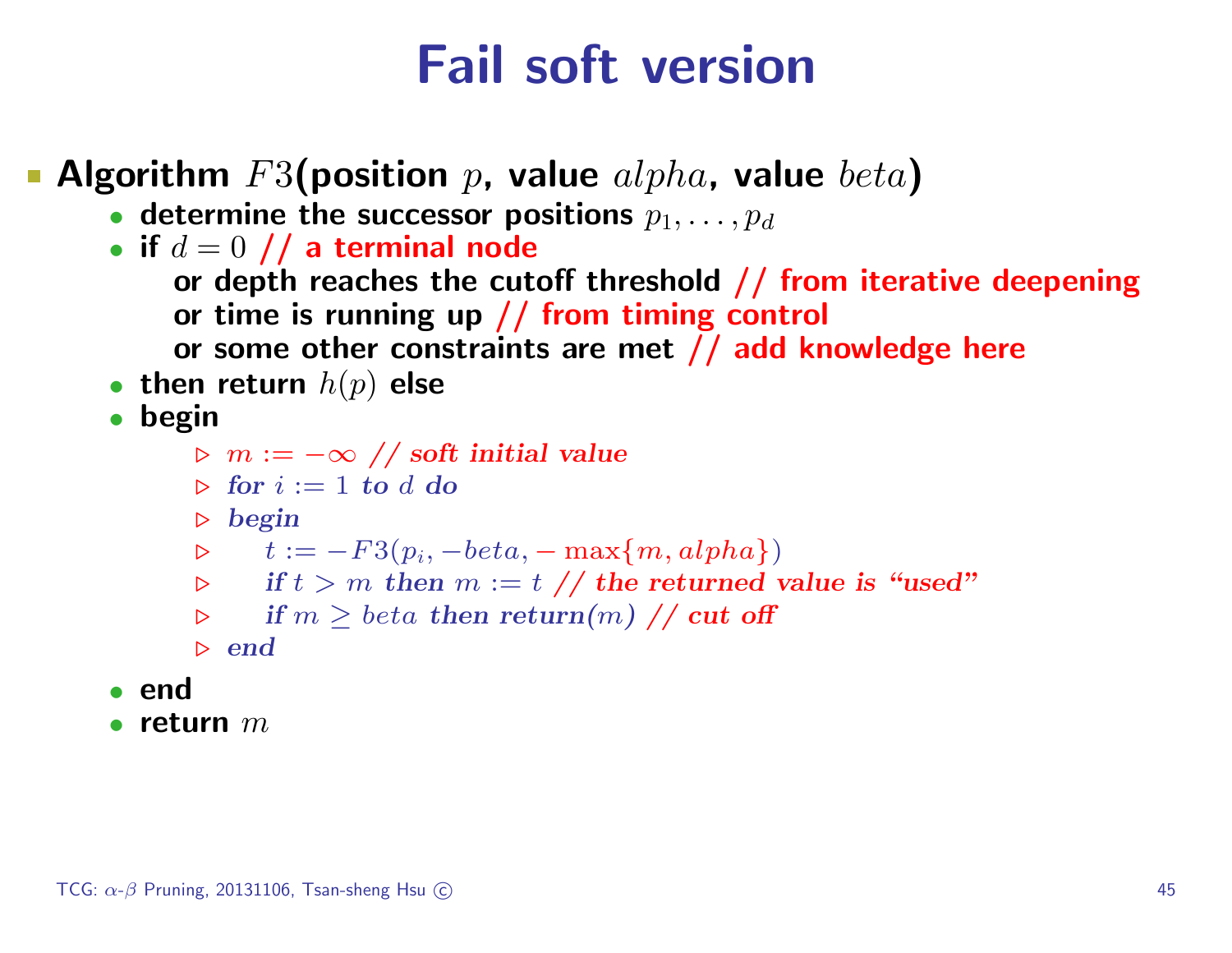### Properties and comments

#### Properties:

- $alpha < beta$
- $F3(p, alpha, beta) \leq alpha$  if  $F(p) \leq F3(p, alpha, beta) \leq alpha$
- $F3(p, alpha, beta) = F(p)$  if  $alpha < F(p) < beta$
- F3(p, alpha, beta)  $\geq$  beta if  $F(p) \geq F3(p, alpha, beta) \geq beta$
- $F3(p, -\infty, +\infty) = F(p)$
- $\blacksquare$  F3 finds a "better" value when the value is out of the search window.
	- Better means a tighter bound.
		- $\triangleright$  The bounds are soft, i.e., can be violated.
	- When it fails high,  $F3$  normally returns a value that is higher than that of  $F2$ .
		- $\triangleright$  Never higher than that of F!
	- When it fails low,  $F3$  normally returns a value that is lower than that of  $F2$ .
		- $\triangleright$  Never lower than that of F!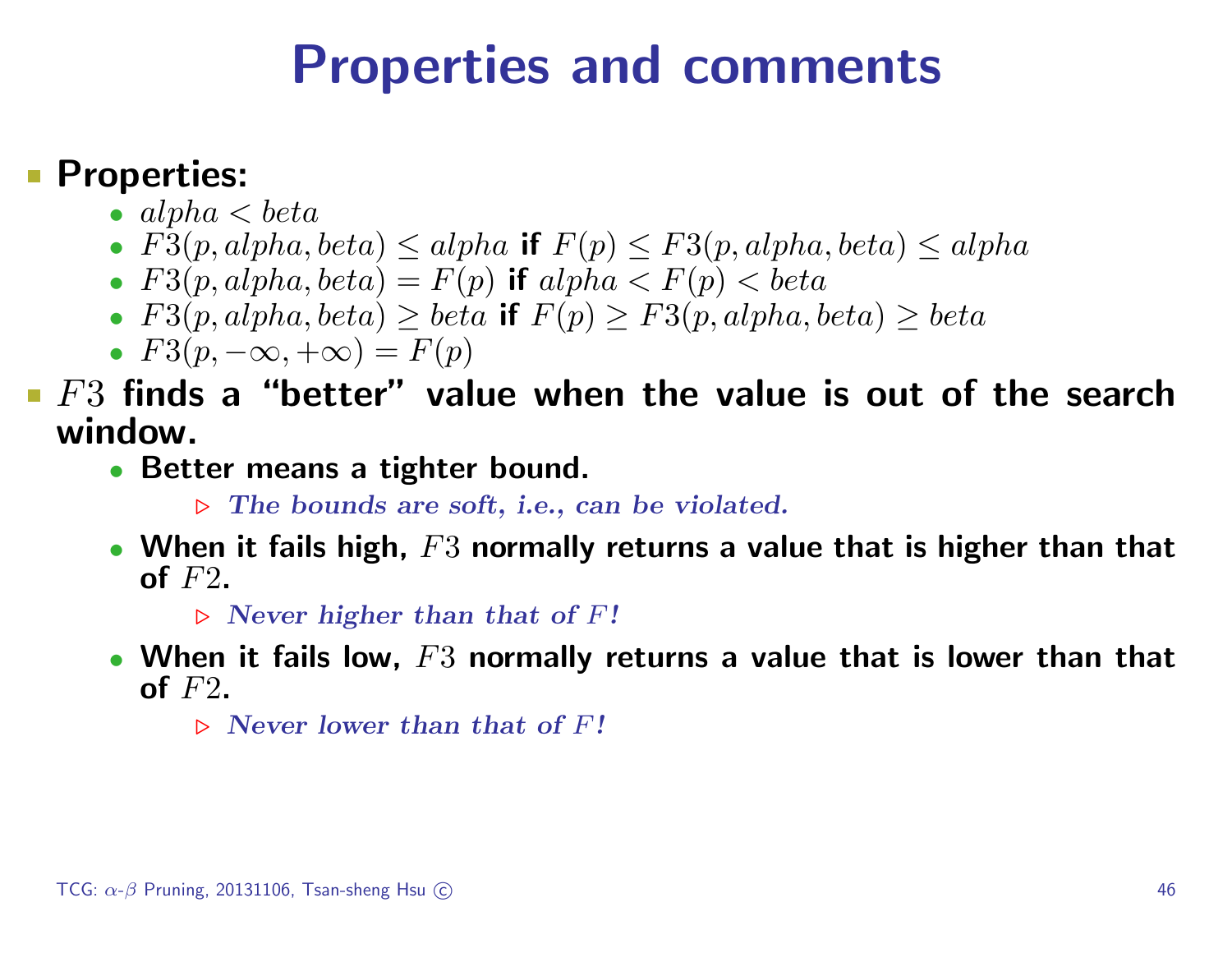# Fail soft version: Example



- **Let the value of the leaf node** W be  $u$ .
- If  $u < alpha$ , then the branch at W will have a returned value of at least  $u$ .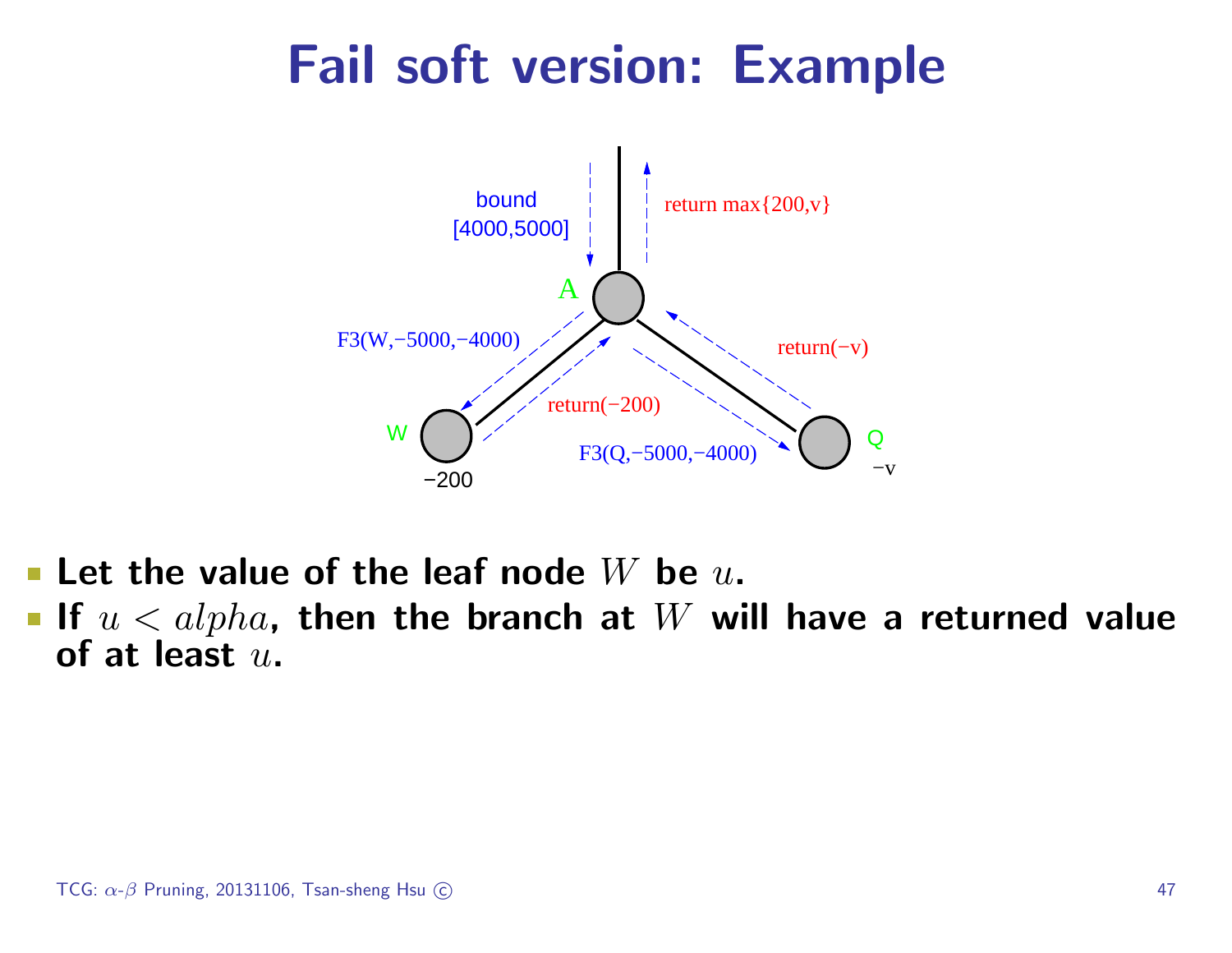# Comparisons between  $F2$  and  $F3$

- $\blacksquare$  Both versions find the corrected value  $v$  if  $v$  is within the window  $[alpha, beta]$ .
- **Both versions scan the same set of nodes during searching.** 
	- $\triangleright$  If the returned value of a subtree is decided by a cut, then F2 and F3 return the same value.
- $\blacksquare$   $F3$  provides more information when the true value is out of the pre-assigned search window.
	- Can provide a feeling on how bad or good the game tree is.
	- Use this "better" value to guide searching later on.
- Fect F3 saves about 7% of time than that of  $F2$  when a transposition table is used to save and re-use searched results [Fishburn 1983].
	- A transposition table is a data structure to record the results of previous searched results.
	- The entries of a transposition table can be efficiently accessed, i.e., read and write, during searching.
	- Need an efficient addressing scheme, e.g., hash, to translate between a position and its address.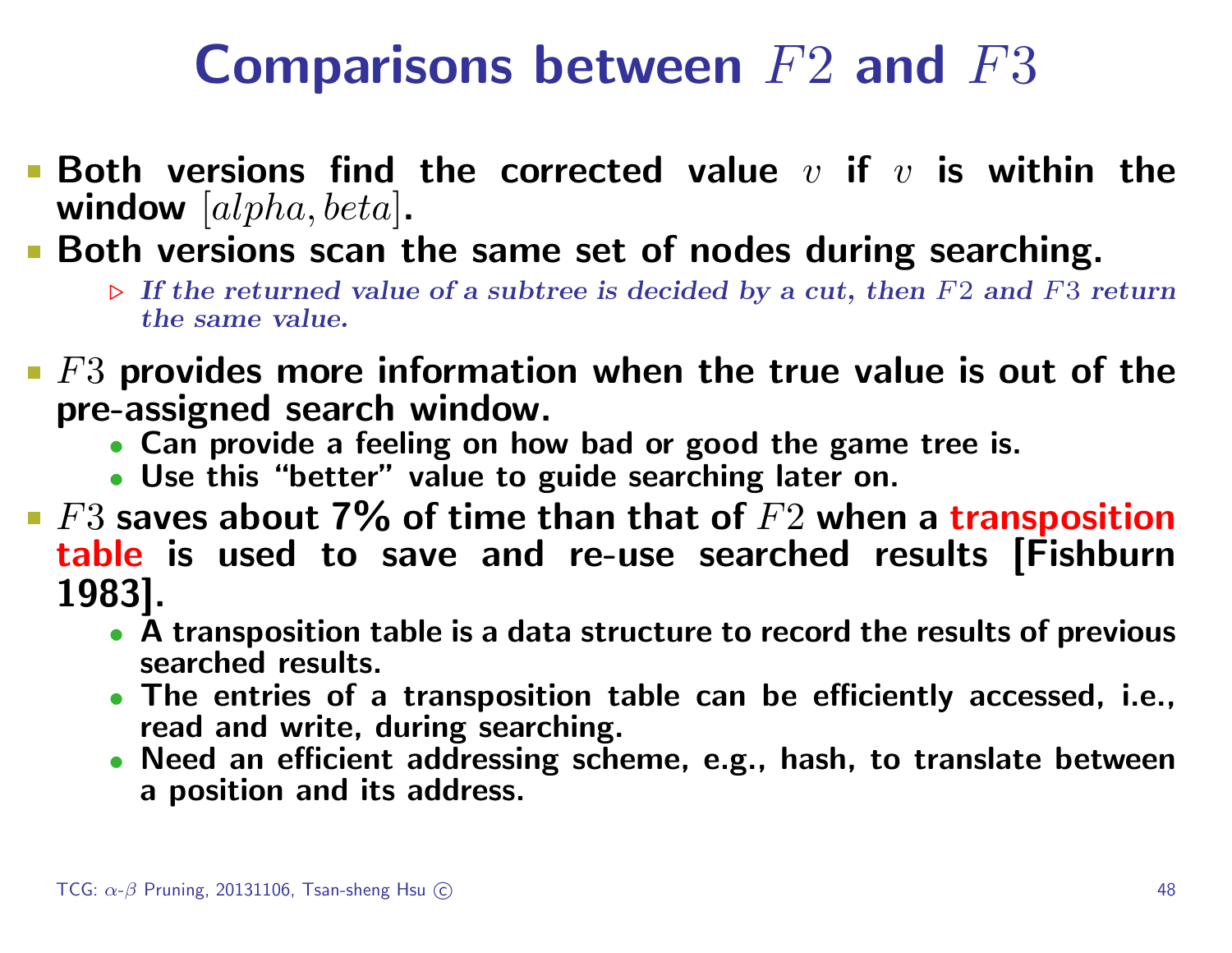# $F2$  and  $F3$ : Example  $(1/2)$



- Assume the node  $A$  can be reached from the starting position using path  $P_1$  and path  $P_2$ .
	- If  $W$  is visited first along  $P_1$  with a bound of  $[4000, 5000]$ , and returns a value of 200, then

 $\triangleright$  the returned value of W, 200, is stored into the transposition table.

• If A is visited again along  $P_2$  with a bound of  $[400, 500]$ , then a better value of previously stored value of  $W$  helps to decide whether the subtree rooted at  $W$  needs to be searched again.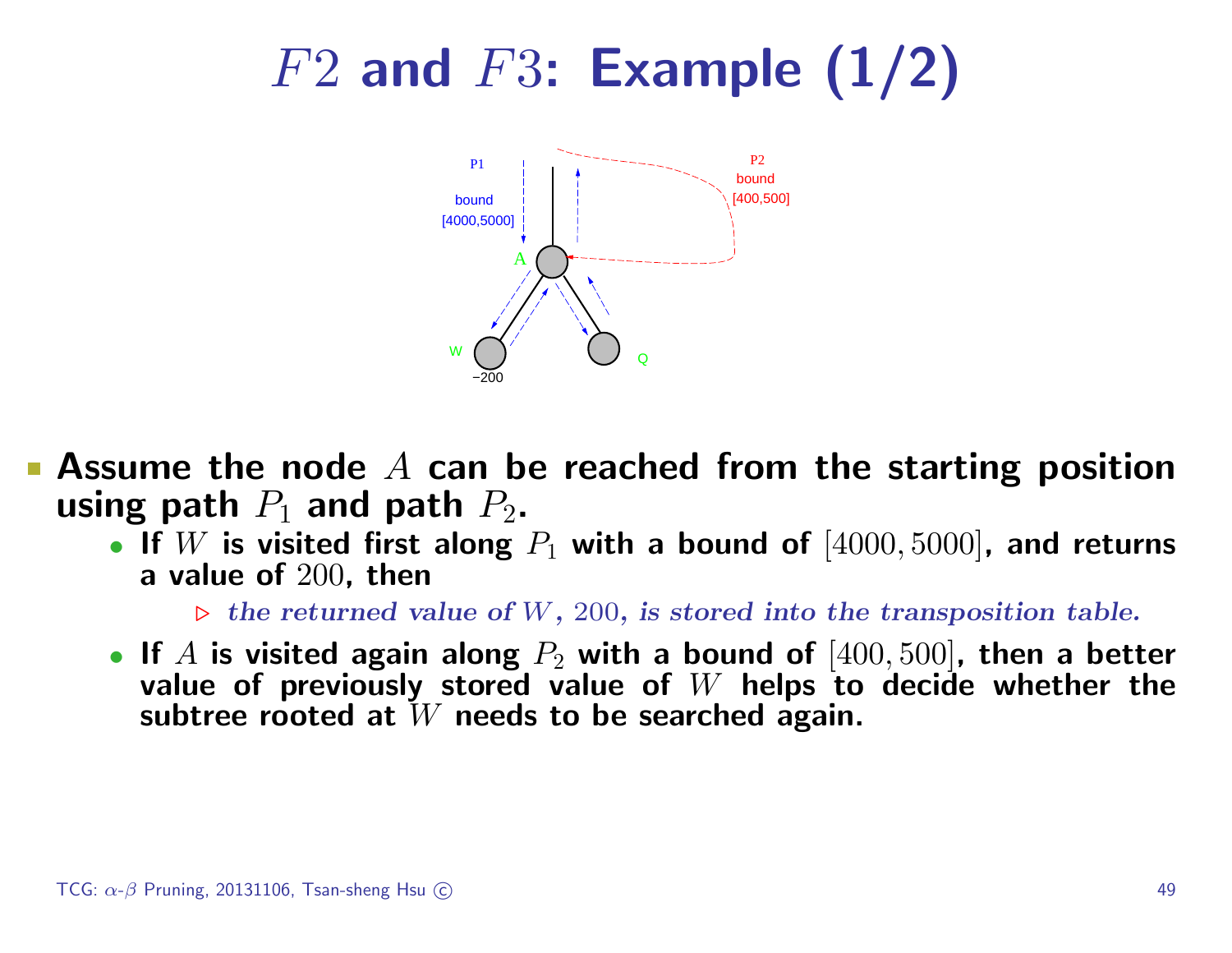# $F2$  and  $F3$ : Example  $(2/2)$



Fail soft version has a chance to record a better value to be used later when this position is revisited.

• If A is visited again along  $P_2$  with a bound of  $[400, 500]$ , then

 $\triangleright$  it does not need to be searched again, since the previous stored value of W is  $-200$ .

• However, if the value of  $W$  is  $450$ , then it needs to be searched again.

 $\blacksquare$  The fail hard version does not store the returned value of  $W$ after its first visit since this value is less than  $alpha$ .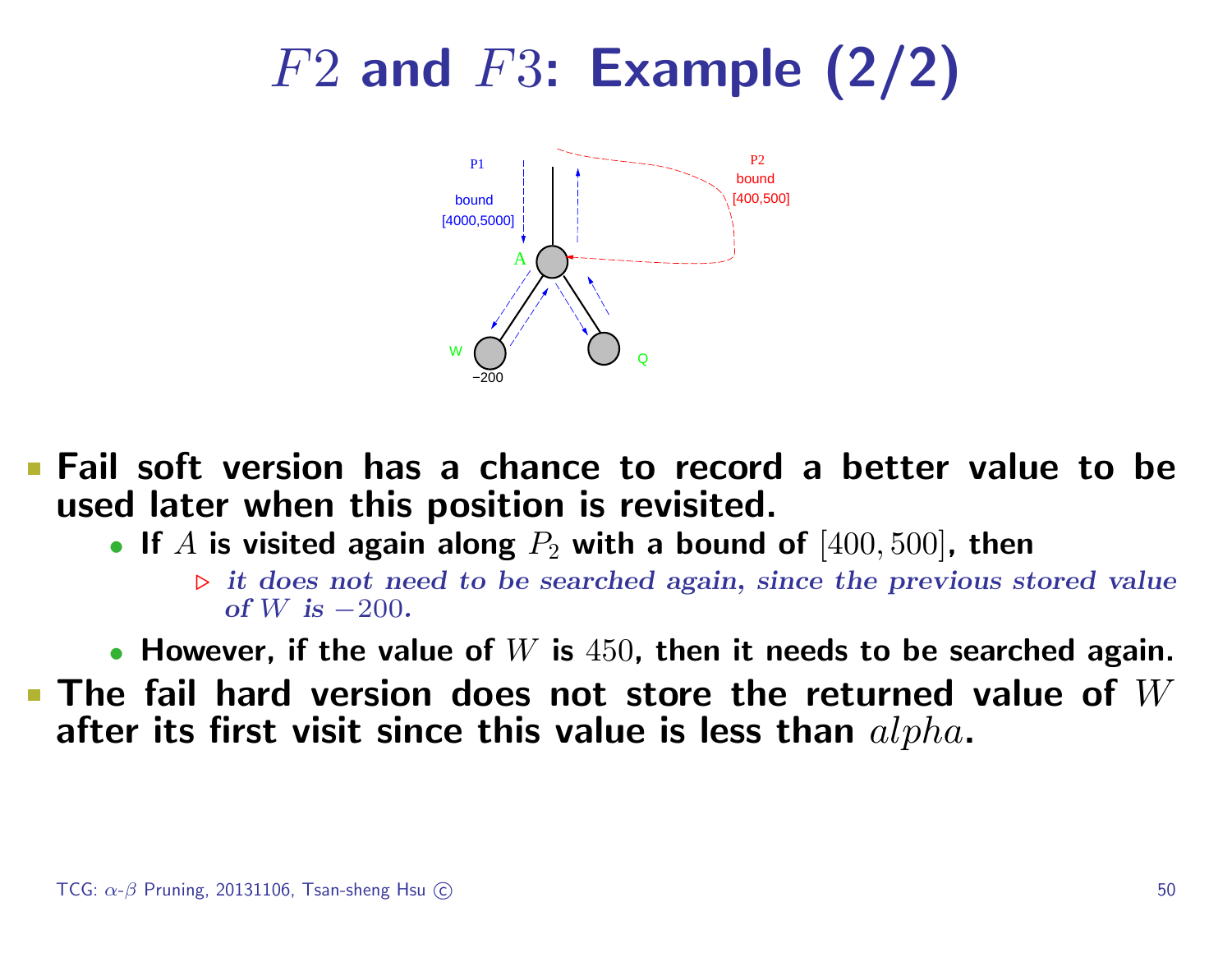# **Questions**

- What move ordering is good?
	- It may not be good to search the best possible move first.
	- It maybe better to cut off a branch with more nodes first.
- **How about the case when the tree is not uniform?**
- What is the effect of using iterative-deepening alpha-beta cut off?
- **How about the case for searching a game graph instead of a** game tree?
	- Can some nodes be visited more than once?